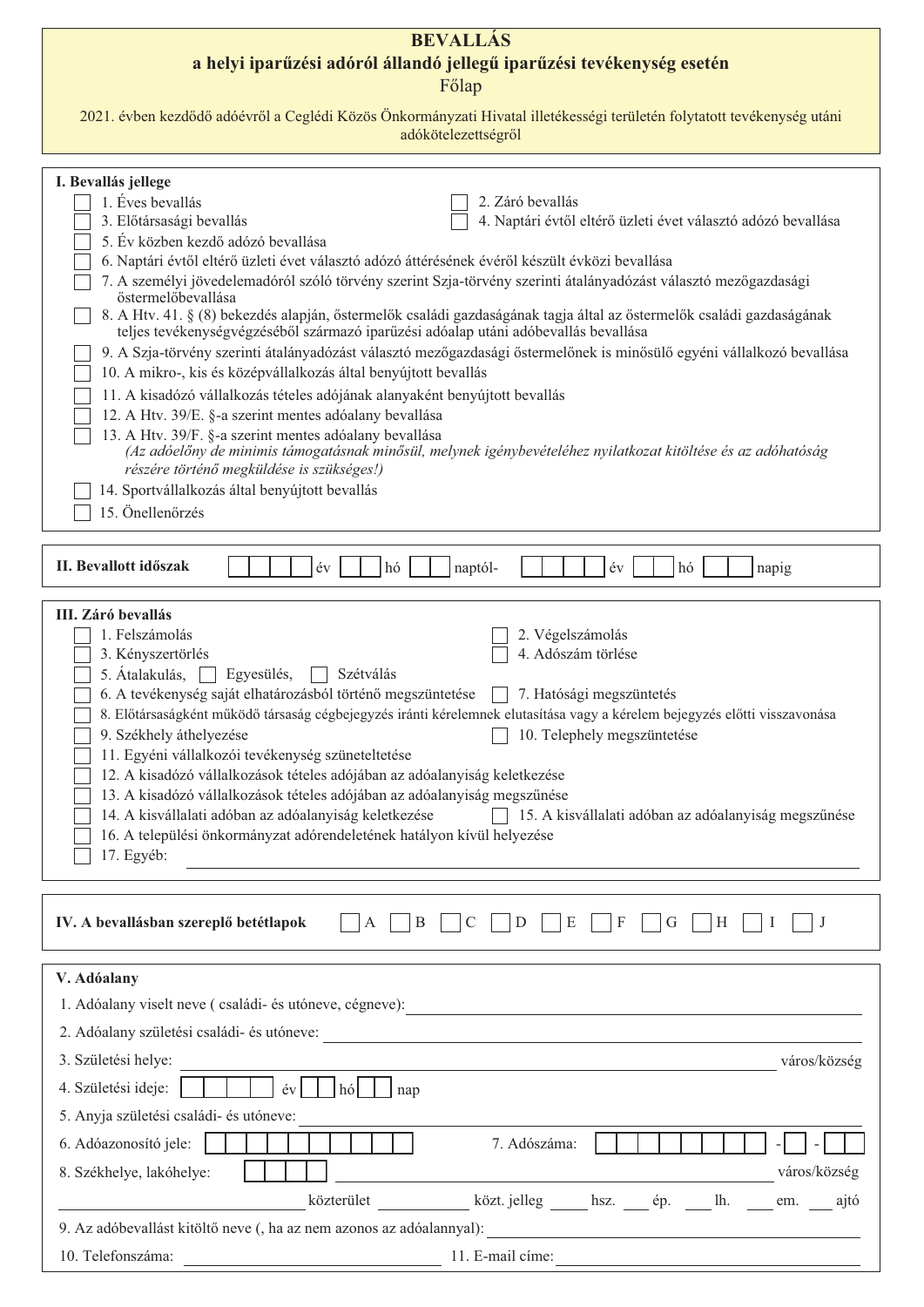| VI. Az adó alapjának egyszerűsített meghatározási módját választók nyilatkozata                                                                                                            |  |
|--------------------------------------------------------------------------------------------------------------------------------------------------------------------------------------------|--|
| Az adóévre az adóalap egyszerűsített megállapítási módját választom:<br>a) a személyi jövedelemadóról szóló törvény szerinti átalányadózóként                                              |  |
| b) a 8 millió forintot meg nem haladó nettó árbevételű adóalanyként                                                                                                                        |  |
| c) a kisvállalati adó hatálya alá tartozó adóalanyként                                                                                                                                     |  |
| VII. Az adó                                                                                                                                                                                |  |
| 1. A Htv. szerinti – vállalkozási szintű – éves nettó árbevétel                                                                                                                            |  |
| (részletezése külön lapon található)*                                                                                                                                                      |  |
| 2. Eladott áruk beszerzési értékének, közvetített szolgáltatások értékének figyelembe vehető<br>(a Htv. 39. § (6) bekezdésének hatálya alá nem tartozó adóalany esetén: "E" lap II/7. sor) |  |
| együttes összege                                                                                                                                                                           |  |
| 3. Az alvállalkozói teljesítések értéke                                                                                                                                                    |  |
| 4. Anyagköltség                                                                                                                                                                            |  |
| 5. Alapkutatás, alkalmazott kutatás, kísérleti fejlesztés adóévben elszámolt közvetlen költsége                                                                                            |  |
| 6. Htv. szerinti - vállalkozási szintű - adóalap [1-(2+3+4+5)                                                                                                                              |  |
| vagy a Htv. 39. § (6), (10) bekezdés alkalmazása esetén: "E" jelű lap III/11. sor]**                                                                                                       |  |
| 7. Szokásos piaci árra való kiegészítés miatti korrekció (+,-)***                                                                                                                          |  |
| 8. Az IFRS-t alkalmazó vállalkozóknál alkalmazott adóalap<br>[6. sor + ,,I" jelű betétlap VII. 1. vagy VIII. 1. sor; ha 8.2. nagyobb, mint 8.1., akkor 8.2.;                               |  |
| ha 8.2. nagyobb, mint 8.1. és az adózó kimentési kérelmet nyújtott be, akkor 8.3.]                                                                                                         |  |
| 8.1. Áttérési különbözettel korrigált adóalap<br>$[6. sor +$ "I" jelű betétlap VII. 1. vagy VIII. 1. sor]                                                                                  |  |
| 8.2. Az áttérés adóévét megelőző adóév 12 hónapra számított adóalapjának összege                                                                                                           |  |
| 8.3. Kimentési adóalap                                                                                                                                                                     |  |
| 9. Az IFRS-t alkalmazó vállalkozónál számviteli önellenőrzési különbözet (+,-)***                                                                                                          |  |
| 10. Korrigált Htv. szerinti - a vállalkozási szintű - adóalap<br>[6+7; IFRS-t alkalmazó vállalkozó esetén 8+9]                                                                             |  |
| 11. Az önkormányzat illetékességi területére jutó - a 10. sorban lévő adóalap megosztása                                                                                                   |  |
| szerinti - települési szintű adóalap                                                                                                                                                       |  |
| 12. Adómentes adóalap önkormányzati döntés alapján<br>[Htv. 39/C. § (2) bekezdése szerint (maximum 2,5M forint vállalkozási szintű adóalapig)]                                             |  |
| 13. Adómentes adóalap önkormányzati döntés alapján<br>[Htv. 39/C. $\S$ (3) bekezdése szerint a háziorvos, védőnő vállalkozónak]                                                            |  |
| 14. Adómentes adóalap önkormányzati döntés alapján                                                                                                                                         |  |
| [Htv. 39/C. § (4) bekezdése szerint a beruházási érték után]                                                                                                                               |  |
| 15. Az önkormányzati rendelet szerinti adóköteles adóalap (11-12-13-14)<br>16. Adóalapra jutó iparűzési adó összege (15. sor x 2 %)                                                        |  |
| 17. Önkormányzati döntés szerinti adókedvezmény                                                                                                                                            |  |
| [Htv. 39/C. § (2) bekezdése szerint (maximum 2,5M forint vállalkozási szintű adóalapig)]<br>18. Önkormányzati döntés szerinti adókedvezmény                                                |  |
| [Htv. 39/C. § (3) bekezdése szerint a háziorvos, védőnő vállalkozónak]                                                                                                                     |  |
| 19. Önkormányzati döntés szerinti adókedvezmény<br>[Htv. 39/C. § (4) bekezdése szerint a beruházási érték után]                                                                            |  |
| 20. A ráfordításként, költségként az adóévben elszámolt belföldi útdíj 7,5%-ának a településre                                                                                             |  |
| jutó összege [Htv. 40/A. § (1) bekezdés b) pontja szerint]                                                                                                                                 |  |
| 21. A ráfordításként, költségként az adóévben elszámolt külföldi útdíj 7,5%-ának a településre                                                                                             |  |
| jutó összege [Htv. 40/A. § (1) bekezdés b) pontja szerint]                                                                                                                                 |  |
| 22. A ráfordításként, költségként az adóévben elszámolt úthasználati díj 7,5%-ának a                                                                                                       |  |
| településre jutó összege [Htv. 40/A. § (1) bekezdés b) pontja szerint]                                                                                                                     |  |
| 23. Az önkormányzati döntés szerint a vállalkozó az adóévben elszámolt alapkutatás,<br>alkalmazott kutatás vagy kísérleti fejlesztés közvetlen költsége 10%-ának településre jutó          |  |
| hányada [Htv. 40/A. § (3) bekezdése]                                                                                                                                                       |  |
| 24. Az iparűzési adófizetési kötelezettség [16-(17+18+19+20+21+22+23)]                                                                                                                     |  |
| 25. Külföldön létesített telephelyre jutó adóalap                                                                                                                                          |  |
| 26. Az adóévben megfizetett útdíj 7,5%-a                                                                                                                                                   |  |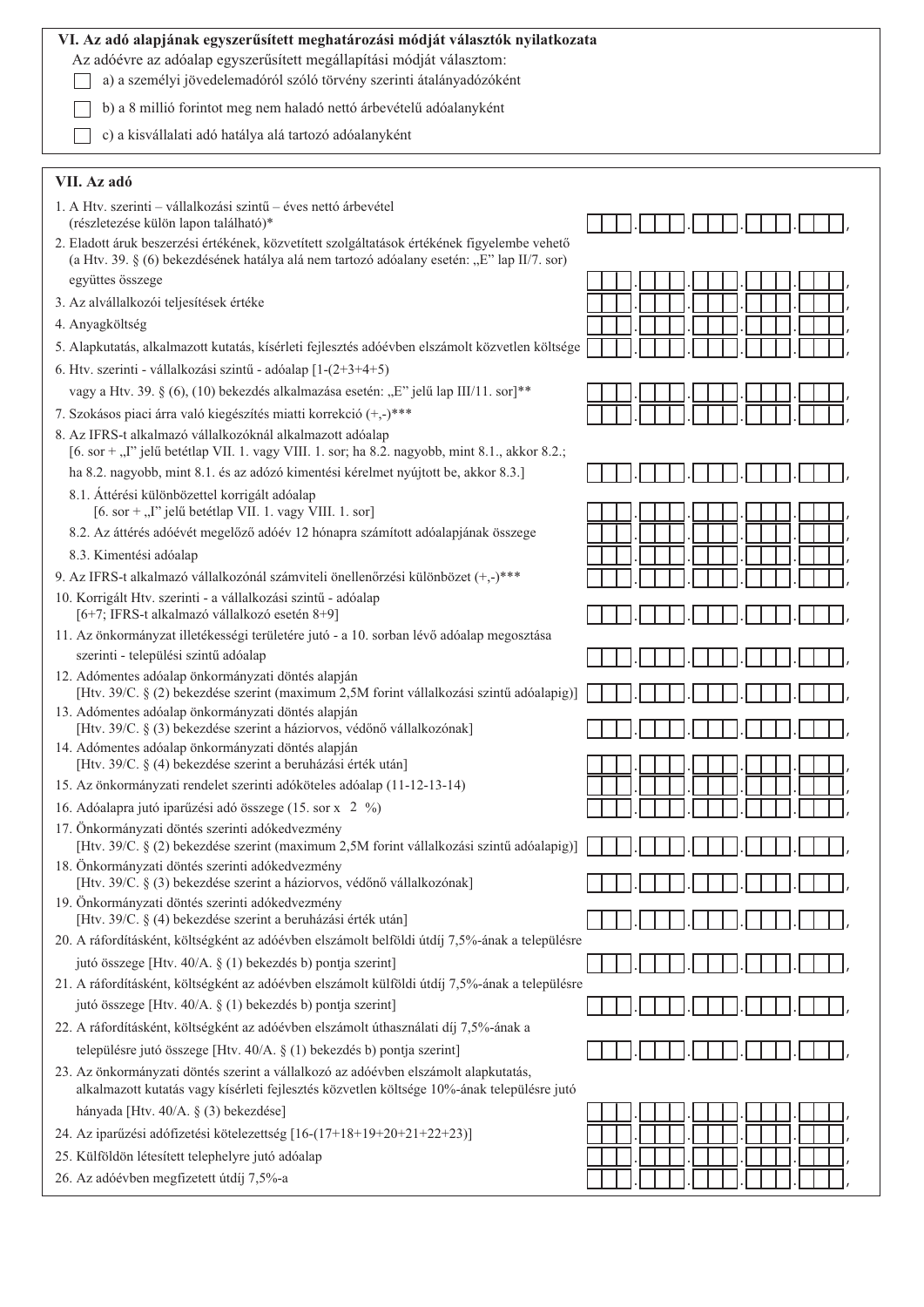| * Egyszerűsített adómegállapítási mód választása esetében a VII. 1. sorban a nettó árbevétel a:<br>VI. a) pont szerinti esetben = az átalányadó alapja<br>VI. b) pont szerinti esetben = az "A" jelű betétlap szerinti nettó árbevétel<br>VI. c) pont esetében = a KIVA alapja<br>**Egyszerűsített adómegállapítási mód választása esetében a VII. 6. sorban az adóalap a:<br>VI. a) pont szerinti esetben = VII. 1. sor $x$ 1,2,<br>VI. b) pont szerinti esetben = VII. 1. sor $x$ 0,8,<br>VI. c) pont esetében = VII. 1. sor $x$ 1,2.<br>***Negatív érték esetén az előjelet a számadat előtt kell feltüntetni! |
|-------------------------------------------------------------------------------------------------------------------------------------------------------------------------------------------------------------------------------------------------------------------------------------------------------------------------------------------------------------------------------------------------------------------------------------------------------------------------------------------------------------------------------------------------------------------------------------------------------------------|
|                                                                                                                                                                                                                                                                                                                                                                                                                                                                                                                                                                                                                   |
| VIII. Adóelőleg bevallása                                                                                                                                                                                                                                                                                                                                                                                                                                                                                                                                                                                         |
| 1. Előlegfizetési időszak                                                                                                                                                                                                                                                                                                                                                                                                                                                                                                                                                                                         |
| év<br>hó<br>naptól-<br>év<br>napig<br>hó                                                                                                                                                                                                                                                                                                                                                                                                                                                                                                                                                                          |
| Esedékesség:<br>2. Első előlegrészlet<br>év<br>nap<br>hó                                                                                                                                                                                                                                                                                                                                                                                                                                                                                                                                                          |
| 2.1. Összeg (forintban):                                                                                                                                                                                                                                                                                                                                                                                                                                                                                                                                                                                          |
| 3. Második előlegrészlet<br>Esedékesség:<br>év<br>hó<br>nap                                                                                                                                                                                                                                                                                                                                                                                                                                                                                                                                                       |
| 3.1. Összeg (forintban):                                                                                                                                                                                                                                                                                                                                                                                                                                                                                                                                                                                          |
| IX. Felelősségem tudatában kijelentem, hogy a bevallásban szereplő adatok a valóságnak megfelelnek.                                                                                                                                                                                                                                                                                                                                                                                                                                                                                                               |
| helység<br>év<br>hó<br>nap                                                                                                                                                                                                                                                                                                                                                                                                                                                                                                                                                                                        |
| az adózó vagy képviselője (meghatalmazottja) aláírása                                                                                                                                                                                                                                                                                                                                                                                                                                                                                                                                                             |
| Ha az adóbevallást az adózó helyett annak képviselője (meghatalmazottja) nyújtja be, jelölje X-szel*:                                                                                                                                                                                                                                                                                                                                                                                                                                                                                                             |
| Az önkormányzati adóhatósághoz bejelentett, az adatbejelentés aláírására jogosult állandó meghatalmazott<br>Meghatalmazott (meghatalmazás csatolva)<br>Az önkormányzati adóhatósághoz bejelentett pénzügyi képviselő                                                                                                                                                                                                                                                                                                                                                                                              |
| *A NAV útján benyújtott bevallás esetén nem kell jelölni.                                                                                                                                                                                                                                                                                                                                                                                                                                                                                                                                                         |
| 1. Jelen adóbevallást ellenjegyzem:                                                                                                                                                                                                                                                                                                                                                                                                                                                                                                                                                                               |
| 2. Adótanácsadó, adószakértő neve:                                                                                                                                                                                                                                                                                                                                                                                                                                                                                                                                                                                |
| 3. Adóazonosító száma:<br><u> Andreas Andreas Andreas Andreas Andreas Andreas Andreas Andreas Andreas Andreas Andreas Andreas Andreas Andr</u>                                                                                                                                                                                                                                                                                                                                                                                                                                                                    |
| 4. Bizonyítvány, igazolvány száma:<br><u> Andreas Andreas Andreas Andreas Andreas Andreas Andreas Andreas Andreas Andreas Andreas Andreas Andreas Andr</u>                                                                                                                                                                                                                                                                                                                                                                                                                                                        |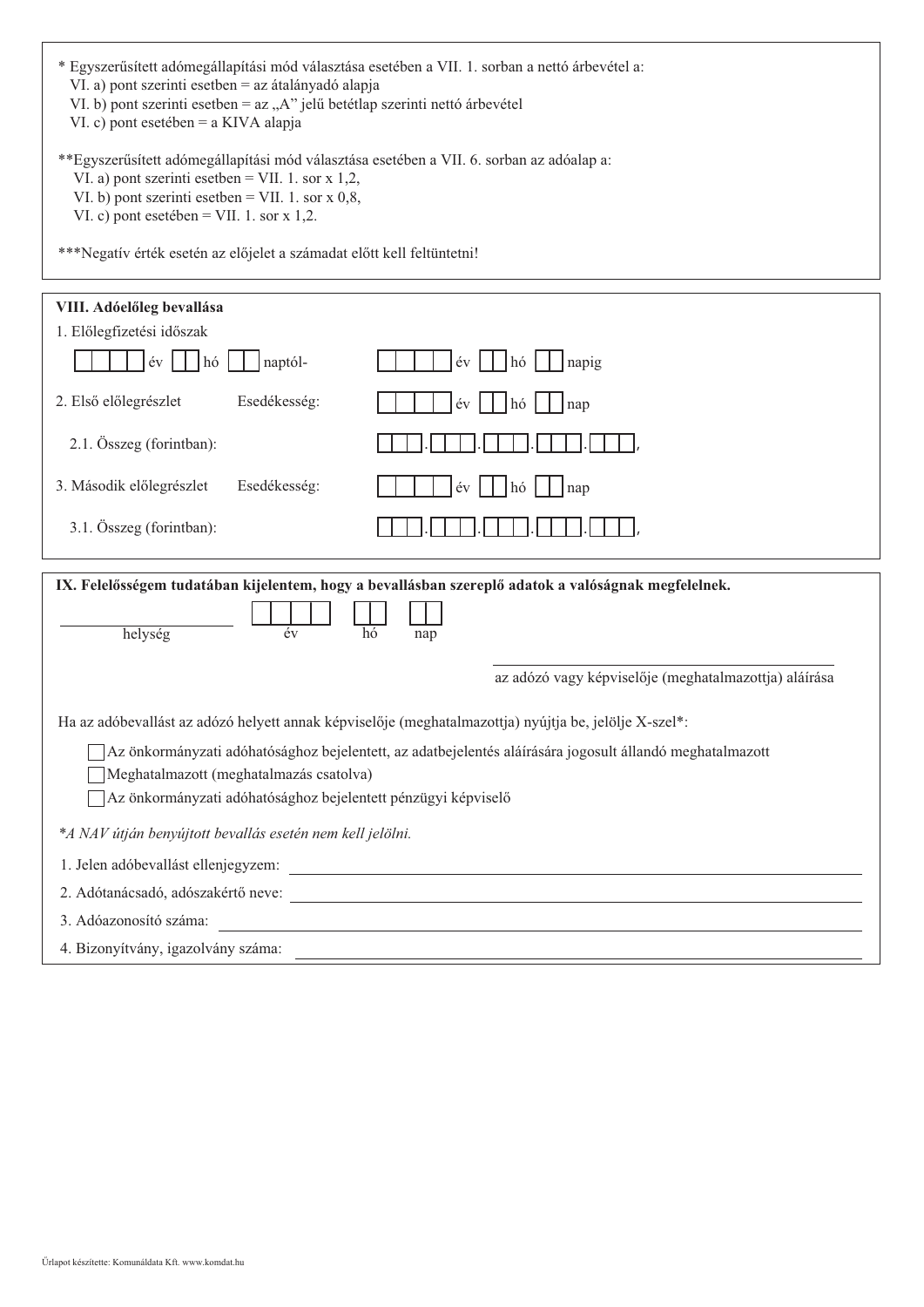| "A" JELŰ BETÉTLAP                                                                                                                                                                                                                                                                                                                                                                                                                                                                                                                                                                                                                                                                                                                                                                                                                                                                                                                                                                                                                                                                                                                                                                                                                                                                                                                                                                                                                                                     |  |  |  |  |  |  |  |
|-----------------------------------------------------------------------------------------------------------------------------------------------------------------------------------------------------------------------------------------------------------------------------------------------------------------------------------------------------------------------------------------------------------------------------------------------------------------------------------------------------------------------------------------------------------------------------------------------------------------------------------------------------------------------------------------------------------------------------------------------------------------------------------------------------------------------------------------------------------------------------------------------------------------------------------------------------------------------------------------------------------------------------------------------------------------------------------------------------------------------------------------------------------------------------------------------------------------------------------------------------------------------------------------------------------------------------------------------------------------------------------------------------------------------------------------------------------------------|--|--|--|--|--|--|--|
| 2021. évben kezdődő adóévről a Ceglédi Közös Önkormányzati Hivatal illetékességi területén<br>folytatott állandó jellegű iparűzési tevékenység utáni adókötelezettségről szóló helyi<br>iparűzési adóbevalláshoz<br>Vállalkozók nettó árbevételének a kiszámítása [éves beszámolóját a számviteli törvény szerint készítő adóalany esetén]                                                                                                                                                                                                                                                                                                                                                                                                                                                                                                                                                                                                                                                                                                                                                                                                                                                                                                                                                                                                                                                                                                                            |  |  |  |  |  |  |  |
| I. Adóalany                                                                                                                                                                                                                                                                                                                                                                                                                                                                                                                                                                                                                                                                                                                                                                                                                                                                                                                                                                                                                                                                                                                                                                                                                                                                                                                                                                                                                                                           |  |  |  |  |  |  |  |
| 1. Adóalany neve (cégneve):                                                                                                                                                                                                                                                                                                                                                                                                                                                                                                                                                                                                                                                                                                                                                                                                                                                                                                                                                                                                                                                                                                                                                                                                                                                                                                                                                                                                                                           |  |  |  |  |  |  |  |
| 2. Adóazonosító jele:<br>Adószáma:                                                                                                                                                                                                                                                                                                                                                                                                                                                                                                                                                                                                                                                                                                                                                                                                                                                                                                                                                                                                                                                                                                                                                                                                                                                                                                                                                                                                                                    |  |  |  |  |  |  |  |
| II. Nettó árbevétel<br>(forintban)                                                                                                                                                                                                                                                                                                                                                                                                                                                                                                                                                                                                                                                                                                                                                                                                                                                                                                                                                                                                                                                                                                                                                                                                                                                                                                                                                                                                                                    |  |  |  |  |  |  |  |
| 1. A Htv. szerinti - vállalkozási szintű -éves nettó árbevétel [2-3-4-5-6-7]<br>2. A számviteli törvény, az Szja. törvény hatálya alá tartozó vállalkozó kompenzációs felárral                                                                                                                                                                                                                                                                                                                                                                                                                                                                                                                                                                                                                                                                                                                                                                                                                                                                                                                                                                                                                                                                                                                                                                                                                                                                                        |  |  |  |  |  |  |  |
| növelt ellenérték szerinti nettó árbevétel<br>3. Jogdíjbevétel                                                                                                                                                                                                                                                                                                                                                                                                                                                                                                                                                                                                                                                                                                                                                                                                                                                                                                                                                                                                                                                                                                                                                                                                                                                                                                                                                                                                        |  |  |  |  |  |  |  |
| 4. Egyéb szolgáltatások értékeként, illetve egyéb ráfordítások között kimutatott jövedéki adó                                                                                                                                                                                                                                                                                                                                                                                                                                                                                                                                                                                                                                                                                                                                                                                                                                                                                                                                                                                                                                                                                                                                                                                                                                                                                                                                                                         |  |  |  |  |  |  |  |
| összege                                                                                                                                                                                                                                                                                                                                                                                                                                                                                                                                                                                                                                                                                                                                                                                                                                                                                                                                                                                                                                                                                                                                                                                                                                                                                                                                                                                                                                                               |  |  |  |  |  |  |  |
| 5. Egyéb ráfordítások között kimutatott regisztrációs adó, az alkoholos italok                                                                                                                                                                                                                                                                                                                                                                                                                                                                                                                                                                                                                                                                                                                                                                                                                                                                                                                                                                                                                                                                                                                                                                                                                                                                                                                                                                                        |  |  |  |  |  |  |  |
| utáni népegészségügyi termékadó összege                                                                                                                                                                                                                                                                                                                                                                                                                                                                                                                                                                                                                                                                                                                                                                                                                                                                                                                                                                                                                                                                                                                                                                                                                                                                                                                                                                                                                               |  |  |  |  |  |  |  |
| 5.1. Az 5. sorból regisztrációs adó                                                                                                                                                                                                                                                                                                                                                                                                                                                                                                                                                                                                                                                                                                                                                                                                                                                                                                                                                                                                                                                                                                                                                                                                                                                                                                                                                                                                                                   |  |  |  |  |  |  |  |
| 5.2. Az 5. sorból az alkoholos italok utáni népegészségügyi termékadó                                                                                                                                                                                                                                                                                                                                                                                                                                                                                                                                                                                                                                                                                                                                                                                                                                                                                                                                                                                                                                                                                                                                                                                                                                                                                                                                                                                                 |  |  |  |  |  |  |  |
| 6. Felszolgálási díj árbevétele<br>7. Főtevékenységként sporttevékenységet végző, a Sport tv. szerinti sportvállalkozás nettó                                                                                                                                                                                                                                                                                                                                                                                                                                                                                                                                                                                                                                                                                                                                                                                                                                                                                                                                                                                                                                                                                                                                                                                                                                                                                                                                         |  |  |  |  |  |  |  |
| árbevételt csökkentő tétele*:                                                                                                                                                                                                                                                                                                                                                                                                                                                                                                                                                                                                                                                                                                                                                                                                                                                                                                                                                                                                                                                                                                                                                                                                                                                                                                                                                                                                                                         |  |  |  |  |  |  |  |
| *A Htv. 52. § 22. pont i) alpontja szerinti ("A" jelű betétlap II./7. sora) nettó árbevétel csökkentés miatti adócsökkenés az adóalany választása szerint az Európai<br>Unió működéséről szóló szerződés 107. és 108.cikkének a csekély összegű támogatásokra való alkalmazásáról szóló 2013. december 18-i 1407/2013/EU bizottsági<br>rendelet (a továbbiakban: csekély összegű támogatásokról szóló rendelet) szabályaival összhangban, vagy a Szerződés 107. és 108. cikke alkalmazásában<br>bizonyos támogatási kategóriáknak a belső piaccal összeegyeztethetővé nyilvánításáról szóló, 2014. június 17-i 651/2014/EU bizottsági rendelet (HL L 187.,<br>2014.6.26., 1. o.), és az azt módosító, a 651/2014/EU rendeletnek a kikötői és repülőtéri infrastruktúrákra irányuló támogatás, a kultúrát és a kulturális örökség<br>megőrzését előmozdító támogatásra és a sportlétesítményekre és multifunkcionális szabadidős létesítményekre nyújtott támogatásra vonatkozó bejelentési<br>határértékek, továbbá a legkülső régiókban biztosított regionális működési támogatási programok tekintetében, valamint a 702/2014/EU rendeletnek a<br>támogatható költségek összegének meghatározása tekintetében történő módosításáról szóló, 2017. június 14-i 2017/1084/EU bizottsági rendelet (HL L 156.,<br>2017.6.20., 1. o.) szerinti, sportlétesítményekre nyújtott működési támogatásnak minősül. A támogatás igénybevételéről e bevallásban nyilatkozni kell! |  |  |  |  |  |  |  |
| II/A. Nyilatkozat                                                                                                                                                                                                                                                                                                                                                                                                                                                                                                                                                                                                                                                                                                                                                                                                                                                                                                                                                                                                                                                                                                                                                                                                                                                                                                                                                                                                                                                     |  |  |  |  |  |  |  |
| Nyilatkozom, hogy a Htv. 52. § 22. pont i) alpontja szerinti ("A" jelű betétlap II./7. sora) nettó árbevétel csökkentés miatti<br>adócsökkenést választásom szerint                                                                                                                                                                                                                                                                                                                                                                                                                                                                                                                                                                                                                                                                                                                                                                                                                                                                                                                                                                                                                                                                                                                                                                                                                                                                                                   |  |  |  |  |  |  |  |
| a csekély összegű támogatásokról szóló rendelettel vagy                                                                                                                                                                                                                                                                                                                                                                                                                                                                                                                                                                                                                                                                                                                                                                                                                                                                                                                                                                                                                                                                                                                                                                                                                                                                                                                                                                                                               |  |  |  |  |  |  |  |
| a Szerződés 107. és 108. cikke alkalmazásában bizonyos támogatási kategóriáknak a belső piaccal összeegyeztethetővé                                                                                                                                                                                                                                                                                                                                                                                                                                                                                                                                                                                                                                                                                                                                                                                                                                                                                                                                                                                                                                                                                                                                                                                                                                                                                                                                                   |  |  |  |  |  |  |  |
| nyilvánításáról szóló, 2014. június 17-i 651/2014/EU bizottsági rendelet hatályos szabályaival, különösen 55. cikkével<br>összhangban veszem igénybe.                                                                                                                                                                                                                                                                                                                                                                                                                                                                                                                                                                                                                                                                                                                                                                                                                                                                                                                                                                                                                                                                                                                                                                                                                                                                                                                 |  |  |  |  |  |  |  |
| helység<br>év<br>hó<br>nap                                                                                                                                                                                                                                                                                                                                                                                                                                                                                                                                                                                                                                                                                                                                                                                                                                                                                                                                                                                                                                                                                                                                                                                                                                                                                                                                                                                                                                            |  |  |  |  |  |  |  |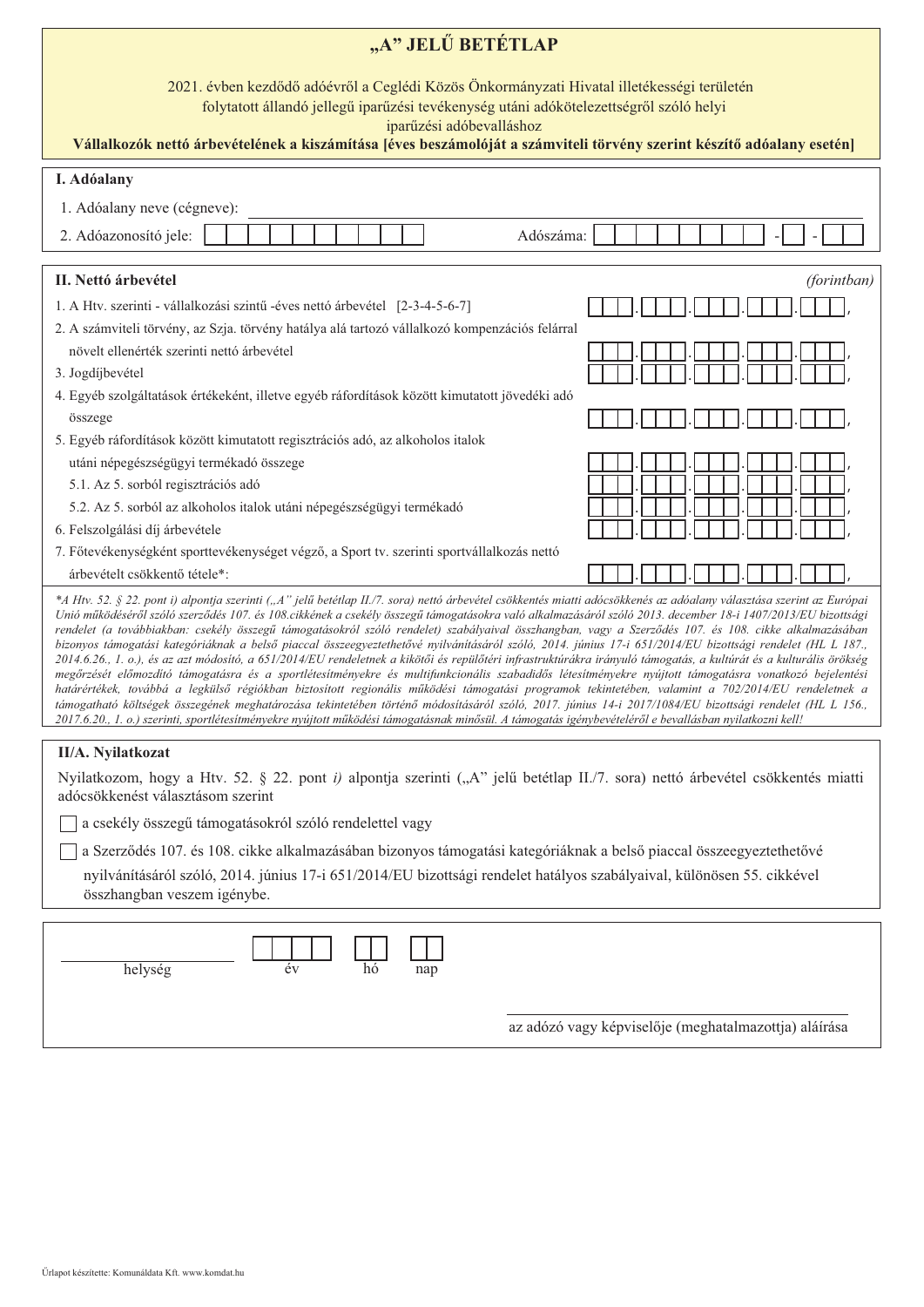| "B" JELŰ BETÉTLAP                                                                                                                                                                                                                                                                                                                                                                                                                                                                                                                                                             |
|-------------------------------------------------------------------------------------------------------------------------------------------------------------------------------------------------------------------------------------------------------------------------------------------------------------------------------------------------------------------------------------------------------------------------------------------------------------------------------------------------------------------------------------------------------------------------------|
| 2021. évben kezdődő adóévről a Ceglédi Közös Önkormányzati Hivatal illetékességi területén<br>folytatott állandó jellegű iparűzési tevékenység utáni adókötelezettségről szóló helyi<br>iparűzési adóbevalláshoz                                                                                                                                                                                                                                                                                                                                                              |
| Hitelintézetek és pénzügyi vállalkozások nettó árbevételének a kiszámítása                                                                                                                                                                                                                                                                                                                                                                                                                                                                                                    |
| I. Adóalany                                                                                                                                                                                                                                                                                                                                                                                                                                                                                                                                                                   |
| 1. Adóalany neve (cégneve):<br>2. Adószáma:                                                                                                                                                                                                                                                                                                                                                                                                                                                                                                                                   |
| II. Nettó árbevétel<br>(forintban)                                                                                                                                                                                                                                                                                                                                                                                                                                                                                                                                            |
| 1. A Htv. szerinti - vállalkozási szintű -éves nettó árbevétel [2+3+4+5+6+7-8-9]<br>2. Kapott kamatok és kamatjellegű bevételek<br>3. Egyéb pénzügyi szolgáltatás bevételei<br>4. Nem pénzügyi és befektetési szolgáltatás nettó árbevétele<br>5. Befektetési szolgáltatás bevétele<br>6. Fedezeti ügyletek nyereségének/veszteségének nyereségjellegű különbözete<br>7. Alapügyletek (fedezett tételek) nyereségének/veszteségének nyereségjellegű különbözete<br>8. Fizetett kamatok és kamatjellegű ráfordítások<br>9. Pénzügyi lízingbe adott eszköz után elszámolt elábé |
| év<br>helység<br>hó<br>nap<br>az adózó vagy képviselője (meghatalmazottja) aláírása                                                                                                                                                                                                                                                                                                                                                                                                                                                                                           |
| "C" JELŰ BETÉTLAP                                                                                                                                                                                                                                                                                                                                                                                                                                                                                                                                                             |
| 2021. évben kezdődő adóévről a Ceglédi Közös Önkormányzati Hivatal illetékességi területén<br>folytatott állandó jellegű iparűzési tevékenység utáni adókötelezettségről szóló helyi<br><b>Exercía de Estado de Estado de Estado de Estado de Estado de Estado de Estado de Estado de Estado de Estado d</b><br>Biztosítók nettó árbevételének a kiszámítása                                                                                                                                                                                                                  |
| I. Adóalany                                                                                                                                                                                                                                                                                                                                                                                                                                                                                                                                                                   |
| 1. Adóalany neve (cégneve):<br>2. Adószáma:                                                                                                                                                                                                                                                                                                                                                                                                                                                                                                                                   |
| II. Nettó árbevétel<br>(forintban)                                                                                                                                                                                                                                                                                                                                                                                                                                                                                                                                            |
| 1. A Htv. szerinti - vállalkozási szintű -éves nettó árbevétel [2+3+4+5+6+7-8]<br>2. Biztosítástechnikai eredmény<br>3. Nettó működési költség<br>4. Befektetésekből származó biztosítástechnikai ráfordítások (csak életbiztosítási ágnál) és az                                                                                                                                                                                                                                                                                                                             |
| egyéb biztosítástechnikai ráfordítások együttes összege<br>5. Fedezeti ügyletek nyereségének/veszteségének nyereségjellegű különbözete<br>6. Alapügyletek (fedezett tételek) nyereségének/veszteségének nyereségjellegű különbözete<br>7. Nem biztosítási tevékenység bevétele, befektetések nettó árbevétele, a Htv. 52. § 22. pont c)                                                                                                                                                                                                                                       |
| alpontja szerint egyéb növelő tételek<br>8. Htv. 52. § 22. pont c) alpontjában foglalt csökkentések                                                                                                                                                                                                                                                                                                                                                                                                                                                                           |
| helység<br>év<br>hó<br>nap<br>az adózó vagy képviselője (meghatalmazottja) aláírása                                                                                                                                                                                                                                                                                                                                                                                                                                                                                           |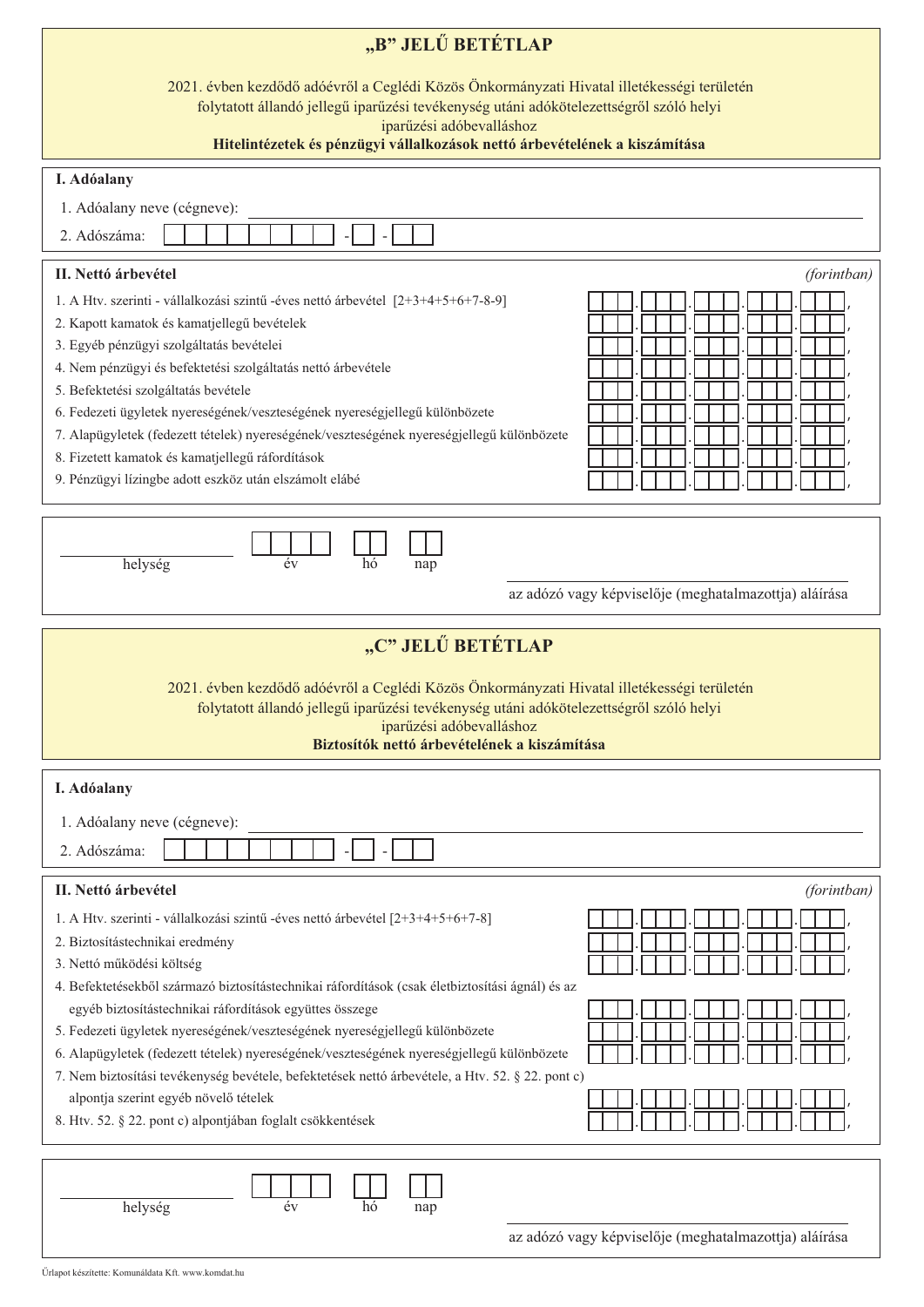| "D" JELŰ BETÉTLAP                                                                                                                                                                                                                                                                                                                                                                                                                     |
|---------------------------------------------------------------------------------------------------------------------------------------------------------------------------------------------------------------------------------------------------------------------------------------------------------------------------------------------------------------------------------------------------------------------------------------|
| 2021. évben kezdődő adóévről a Ceglédi Közös Önkormányzati Hivatal illetékességi területén<br>folytatott állandó jellegű iparűzési tevékenység utáni adókötelezettségről szóló helyi<br>iparűzési adóbevalláshoz<br>Befektetési vállalkozások nettő árbevételének a kiszámítása                                                                                                                                                       |
| I. Adóalany                                                                                                                                                                                                                                                                                                                                                                                                                           |
| 1. Adóalany neve (cégneve):                                                                                                                                                                                                                                                                                                                                                                                                           |
| 2. Adószáma:                                                                                                                                                                                                                                                                                                                                                                                                                          |
| II. Nettó árbevétel<br>(forintban)                                                                                                                                                                                                                                                                                                                                                                                                    |
| 1. A Htv. szerinti - vállalkozási szintű -éves nettó árbevétel [2+3+4+5+6]<br>2. Befektetési szolgáltatási tevékenység bevételei<br>3. Nem befektetési szolgáltatási tevékenység bevétele<br>4. Kapott kamatok és kamatjellegű bevételek együttes összege<br>5. Fedezeti ügyletek nyereségének/veszteségének nyereségjellegű különbözete<br>6. Alapügyletek (fedezett tételek) nyereségének/veszteségének nyereségjellegű különbözete |
| év<br>helység<br>hó<br>nap<br>az adózó vagy képviselője (meghatalmazottja) aláírása                                                                                                                                                                                                                                                                                                                                                   |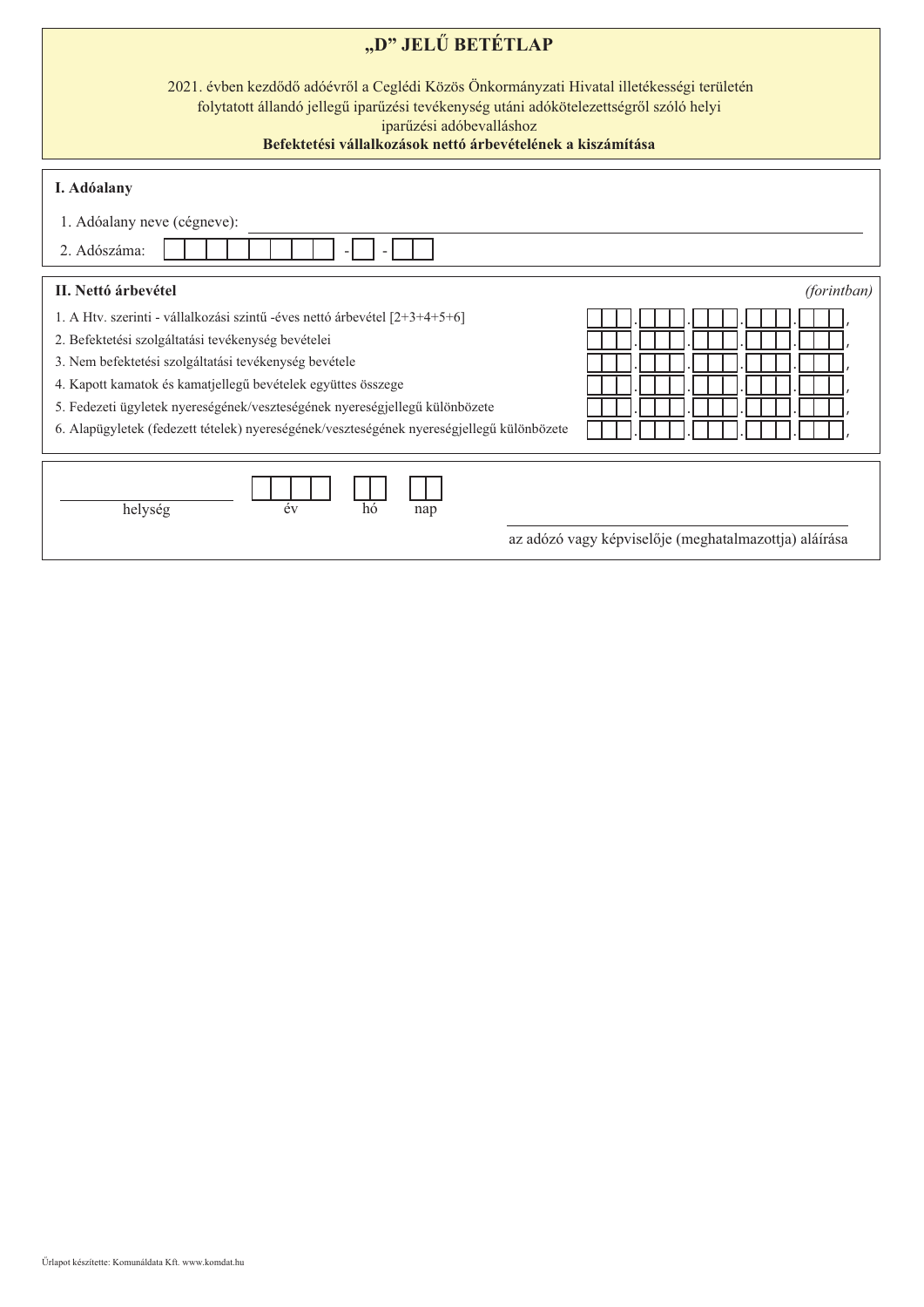| "E" JELŰ BETÉTLAP                                                                                                                                                                                                                                                                                                                                                 |             |  |  |  |  |  |  |  |
|-------------------------------------------------------------------------------------------------------------------------------------------------------------------------------------------------------------------------------------------------------------------------------------------------------------------------------------------------------------------|-------------|--|--|--|--|--|--|--|
| 2021. évben kezdődő adóévről a Ceglédi Közös Önkormányzati Hivatal illetékességi területén<br>folytatott állandó jellegű iparűzési tevékenység utáni adókötelezettségről szóló helyi<br>iparűzési adóbevalláshoz                                                                                                                                                  |             |  |  |  |  |  |  |  |
| Az eladott áruk beszerzési értéke és a közvetített szolgáltatások értéke figyelembe vehető együttes összege,<br>kapcsolt vállalkozás adóalapja                                                                                                                                                                                                                    |             |  |  |  |  |  |  |  |
| A Htv. 39. § (6), (10) bekezdése szerinti kapcsolt vállalkozás tagja<br>I. Adóalany                                                                                                                                                                                                                                                                               |             |  |  |  |  |  |  |  |
| 1. Adóalany neve (cégneve):<br>Adószáma:<br>2. Adóazonosító jele:                                                                                                                                                                                                                                                                                                 |             |  |  |  |  |  |  |  |
| II. A Htv. 39. § (6), (10) bekezdésének hatálya alá nem tartozó vállalkozás esetén<br>1. Eladott áruk beszerzési értéke (elábé) összesen                                                                                                                                                                                                                          | (forintban) |  |  |  |  |  |  |  |
| 2. Közvetített szolgáltatások értéke összesen<br>3. Az 1. és 2. sorból a Htv. 39. § (7) bekezdése szerinti export árbevételhez kapcsolódó elábé<br>és közvetített szolgáltatások értéke (500 M Ft-ot meg nem haladó nettó árbevételű<br>vállalkozónak nem kell kitölteni!)                                                                                        |             |  |  |  |  |  |  |  |
| 4. Az 1. sorból a Htv. 39. § (7) bekezdése szerinti közfinanszírozásban részesülő gyógyszerek<br>értékesítéséhez kapcsolódó elábé, vagy dohány kiskereskedelmi-ellátónál a dohány<br>bekerülési értéke (500 M Ft-ot meg nem haladó nettó árbevételű vállalkozónak nem<br>kell kitölteni!)                                                                         |             |  |  |  |  |  |  |  |
| 5. Az 1. sorból a Htv. 39. §-ának (7) bekezdése szerinti földgázpiaci és villamosenergia<br>piaci ügyletek elszámolása érdekében vásárolt és továbbértékesített, a számvitelről szóló<br>törvény szerinti eladott áruk beszerzési értékeként elszámolt földgáz és villamosenergia<br>beszerzési értéke (500 M Ft-ot meg nem haladó nettó árbevételű vállalkozónak |             |  |  |  |  |  |  |  |
| nem kell kitölteni!)<br>6. A Htv. 39. § (4) és (5) bekezdése alapján (sávosan) megállapított, levonható elábé és<br>közvetített szolgáltatások értéke együttes összege (500 M Ft-ot meg nem haladó nettó<br>árbevételű vállalkozónak nem kell kitölteni!)                                                                                                         |             |  |  |  |  |  |  |  |
| 7. Figyelembe vehető elábé és a közvetített szolgáltatások értékének együttes összege<br>[legfeljebb 500 M Ft nettó árbevételű adózó esetén: (1+2), 500 M Ft feletti<br>nettó árbevétel esetén: (3+4+5+6)]                                                                                                                                                        |             |  |  |  |  |  |  |  |
| III. A Htv. 39. § (6), (10) bekezdésének hatálya alá tartozó kapcsolt vállalkozás esetén                                                                                                                                                                                                                                                                          | (forintban) |  |  |  |  |  |  |  |
| 1. A kapcsolt vállalkozás adóalanyok összes nettó árbevétele                                                                                                                                                                                                                                                                                                      |             |  |  |  |  |  |  |  |
| 2. Kapcsolt vállalkozás adóalanyok által figyelembe vehető összes anyagköltség, alvállalkozói<br>teljesítések értéke, alapkutatás, alkalmazott kutatás, kísérleti fejlesztés adóévben elszámolt<br>közvetlen költsége                                                                                                                                             |             |  |  |  |  |  |  |  |
| 3. Kapcsolt vállalkozás adóalanyok összes eladott áruk beszerzési értéke                                                                                                                                                                                                                                                                                          |             |  |  |  |  |  |  |  |
| 4. Kapcsolt vállalkozás adóalanyok összes közvetített szolgáltatások értéke<br>5. A 3. és 4. sorból a Htv. 39. § (7) bekezdése szerinti export árbevételhez kapcsolódó összes                                                                                                                                                                                     |             |  |  |  |  |  |  |  |
| elábé és közvetített szolgáltatások értéke<br>6. A 3. sorból a Htv. 39. § (7) bekezdése szerinti közfinanszírozásban részesülő gyógyszerek                                                                                                                                                                                                                        |             |  |  |  |  |  |  |  |
| értékesítéséhez kapcsolódó elábé, vagy dohány kiskereskedelmi-ellátónál a dohány<br>bekerülési értéke<br>7. A 3. sorból a Htv. 39. §-ának (7) bekezdése szerinti földgázpiaci és villamosenergia piaci                                                                                                                                                            |             |  |  |  |  |  |  |  |
| ügyletek elszámolása érdekében vásárolt és továbbértékesített, a számvitelről szóló<br>törvény szerinti eladott áruk beszerzési értékeként elszámolt földgáz és villamosenergia<br>beszerzési értéke                                                                                                                                                              |             |  |  |  |  |  |  |  |
| 8. A kapcsolt vállalkozásoknál a Htv. 39. § (4) és (5) bekezdése alapján (sávosan)<br>megállapított levonható elábé és közvetített szolgáltatások értéke együttes összege                                                                                                                                                                                         |             |  |  |  |  |  |  |  |
| 9. Kapcsolt vállalkozás tagjai által összesen figyelembe vehető eladott áruk beszerzési<br>értékének és a közvetített szolgáltatások értékének együttes összege (5+6+7+8)                                                                                                                                                                                         |             |  |  |  |  |  |  |  |
| 10. Kapcsolt vállalkozások összesített pozitív előjelű különbözet (adóalap) (1-2-9)<br>11. Az adóalanyra jutó vállalkozási szintű adóalap ["E" jelű betétlap III. /10. sor x ("A" vagy                                                                                                                                                                            |             |  |  |  |  |  |  |  |
| "B" vagy "C" vagy "D" jelű betétlap II/1. sor ÷ "E" jelű betétlap III./1. sor)]                                                                                                                                                                                                                                                                                   |             |  |  |  |  |  |  |  |
| helység<br>év<br>hó<br>nap                                                                                                                                                                                                                                                                                                                                        |             |  |  |  |  |  |  |  |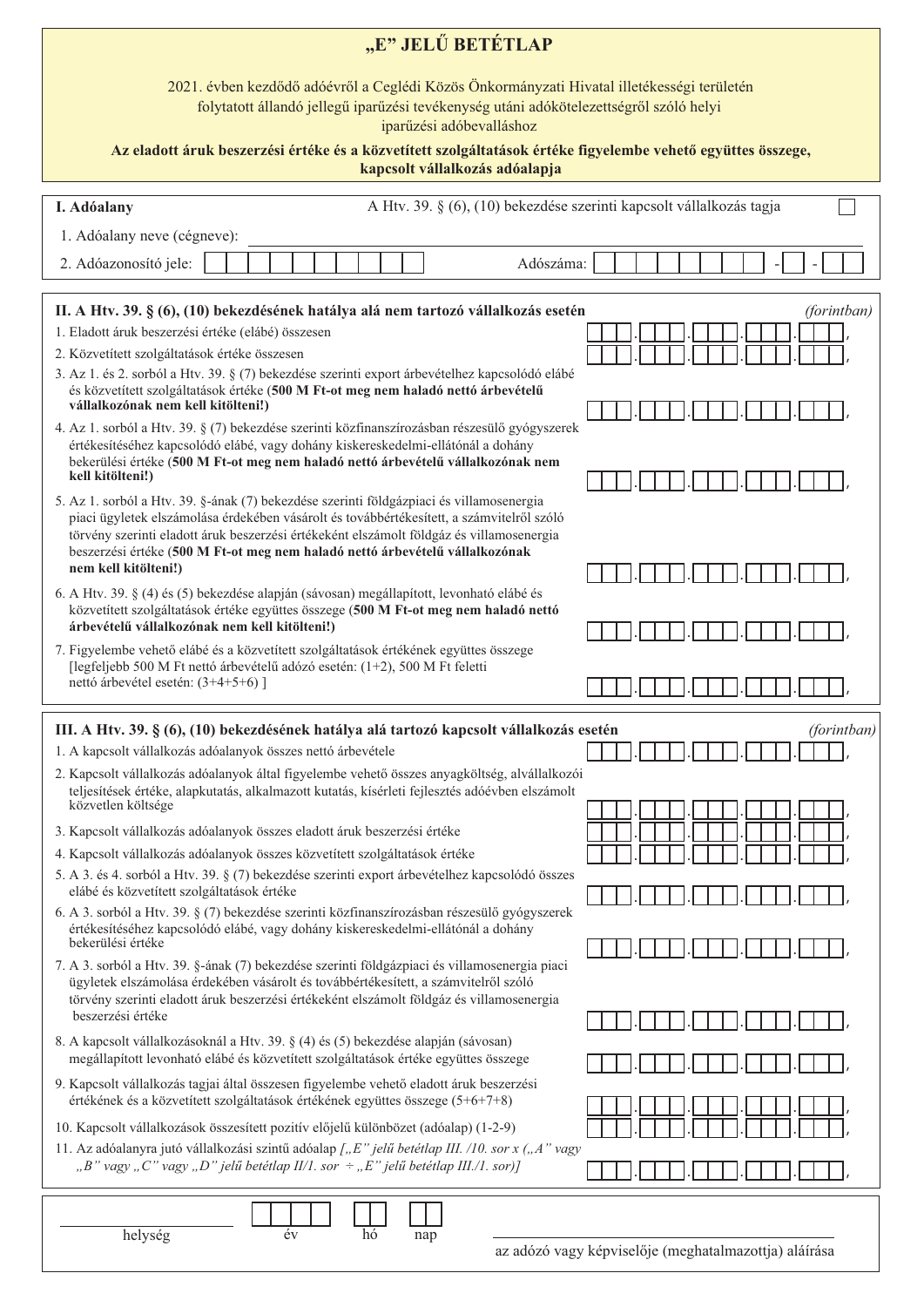| "F" JELŰ BETÉTLAP                                                                                                                                                                                                                                                                                                                                                                                                                                                                                       |                                                  |  |  |  |  |  |  |  |  |
|---------------------------------------------------------------------------------------------------------------------------------------------------------------------------------------------------------------------------------------------------------------------------------------------------------------------------------------------------------------------------------------------------------------------------------------------------------------------------------------------------------|--------------------------------------------------|--|--|--|--|--|--|--|--|
| 2021. évben kezdődő adóévről a Ceglédi Közös Önkormányzati Hivatal illetékességi területén<br>folytatott állandó jellegű iparűzési tevékenység utáni adókötelezettségről szóló helyi<br>iparűzési adóbevalláshoz<br>A vállalkozási szintű adóalap megosztása                                                                                                                                                                                                                                            |                                                  |  |  |  |  |  |  |  |  |
| I. Adóalany                                                                                                                                                                                                                                                                                                                                                                                                                                                                                             |                                                  |  |  |  |  |  |  |  |  |
| 1. Adóalany neve (cégneve):                                                                                                                                                                                                                                                                                                                                                                                                                                                                             |                                                  |  |  |  |  |  |  |  |  |
| 2. Adóazonosító jele:<br>Adószáma:                                                                                                                                                                                                                                                                                                                                                                                                                                                                      |                                                  |  |  |  |  |  |  |  |  |
| II. Az alkalmazott adóalap megosztási módszere<br>1. A Htv. melléklet 1.1. pontja szerinti személyi jellegű ráfordítással arányos megosztás<br>2. A Htv. melléklet 1.2. pontja szerinti eszközérték arányos megosztás<br>3. A Htv. melléklet 2.1. pontja szerinti megosztás<br>6. A Htv. melléklet 2.4.1. pontja szerinti megosztás<br>4. A Htv. melléklet 2.2. pontja szerinti megosztás<br>7. A Htv. melléklet 2.4.2. pontja szerinti megosztás<br>5. A Htv. melléklet 2.3. pontja szerinti megosztás |                                                  |  |  |  |  |  |  |  |  |
| <b>III.</b> A megosztás                                                                                                                                                                                                                                                                                                                                                                                                                                                                                 | (A 7-8. és a 11-16. sorok kivételével forintban) |  |  |  |  |  |  |  |  |
| 1. A vállalkozás által az adóévben - a Htv. melléklete szerint - figyelembeveendő összes<br>személyi jellegű ráfordítás összege                                                                                                                                                                                                                                                                                                                                                                         |                                                  |  |  |  |  |  |  |  |  |
| 2. Az 1. sorból az önkormányzat illetékességi területén foglalkoztatottak után az adóévben<br>- a Htv. melléklete szerint - figyelembeveendő személyi jellegű ráfordítás összege                                                                                                                                                                                                                                                                                                                        |                                                  |  |  |  |  |  |  |  |  |
| 3. A vállalkozásnak az adóévben a székhely, telephely szerinti településekhez tartozó<br>- a Htv. melléklete szerinti – összes eszközérték összege                                                                                                                                                                                                                                                                                                                                                      |                                                  |  |  |  |  |  |  |  |  |
| 4. A 3. sorból az önkormányzat illetékességi területén figyelembeveendő<br>- a Htv. melléklete szerinti – eszközérték összege                                                                                                                                                                                                                                                                                                                                                                           |                                                  |  |  |  |  |  |  |  |  |
| 5. Egyetemes szolgáltató, villamosenergia- vagy földgázkereskedő villamosenergia vagy<br>földgáz végső fogyasztók részére történő értékesítésből származó összes számviteli törvény<br>szerinti nettó árbevétele                                                                                                                                                                                                                                                                                        |                                                  |  |  |  |  |  |  |  |  |
| 6. Az 5. sorból az önkormányzat illetékességi területére jutó számviteli törvény szerinti nettó<br>árbevétele                                                                                                                                                                                                                                                                                                                                                                                           |                                                  |  |  |  |  |  |  |  |  |
| 7. Villamos energia elosztó hálózati engedélyes és földgázelosztói engedélyes esetén az<br>összes végső fogyasztónak továbbított villamosenergia vagy földgáz mennyisége                                                                                                                                                                                                                                                                                                                                | kWh vagy ezer m <sup>3</sup>                     |  |  |  |  |  |  |  |  |
| 8. A 7. sorból az önkormányzat illetékességi területén lévő végső fogyasztónak továbbított<br>villamosenergia vagy földgáz mennyisége                                                                                                                                                                                                                                                                                                                                                                   | kWh vagy ezer $m3$                               |  |  |  |  |  |  |  |  |
| 9. Az építőipari tevékenységből [Htv. 52. § 24.] származó, számviteli törvény szerinti<br>értékesítés nettó árbevétele és az adóév utolsó napján fennálló, építőipari tevékenységgel<br>összefüggésben készletre vett befejezetlen termelés, félkésztermék, késztermék értéke                                                                                                                                                                                                                           |                                                  |  |  |  |  |  |  |  |  |
| együttes összege<br>10. A 9. sorból az önkormányzat illetékességi területén a Htv. 37. § (2) bekezdés b) pont                                                                                                                                                                                                                                                                                                                                                                                           |                                                  |  |  |  |  |  |  |  |  |
| és (3) bekezdés szerint létrejött telephelyre jutó összeg                                                                                                                                                                                                                                                                                                                                                                                                                                               |                                                  |  |  |  |  |  |  |  |  |
| 11. A vezeték nélküli távközlési tevékenységet végző vállalkozó távközlési szolgáltatást<br>igénybe vevő előfizetőinek száma                                                                                                                                                                                                                                                                                                                                                                            | db                                               |  |  |  |  |  |  |  |  |
| 12. A 11. sorból az önkormányzat illetékességi területén található számlázási cím szerinti<br>vezeték nélküli távközlési tevékenységet igénybe vevő előfizetők száma                                                                                                                                                                                                                                                                                                                                    | db                                               |  |  |  |  |  |  |  |  |
| 13. A vezetékes távközlési tevékenységet végző vállalkozó vezetékes távközlési tevékenység<br>szolgáltatási helyeinek száma                                                                                                                                                                                                                                                                                                                                                                             | db                                               |  |  |  |  |  |  |  |  |
| 14. A 13. sorból az önkormányzat illetékességi területén található vezetékes szolgáltatási<br>helyeinek száma                                                                                                                                                                                                                                                                                                                                                                                           | db                                               |  |  |  |  |  |  |  |  |
| 15. A vezetékes távközlési tevékenységet végző vállalkozó vezeték nélküli távközlési<br>szolgáltatást igénybe vevő előfizetőinek száma                                                                                                                                                                                                                                                                                                                                                                  | db                                               |  |  |  |  |  |  |  |  |
| 16. A 15. sorból az önkormányzat illetékességi területén található számlázási cím szerinti<br>vezeték nélküli távközlési tevékenységet igénybe vevő előfizetők száma                                                                                                                                                                                                                                                                                                                                    | db                                               |  |  |  |  |  |  |  |  |
| helység<br>év<br>hó<br>nap                                                                                                                                                                                                                                                                                                                                                                                                                                                                              |                                                  |  |  |  |  |  |  |  |  |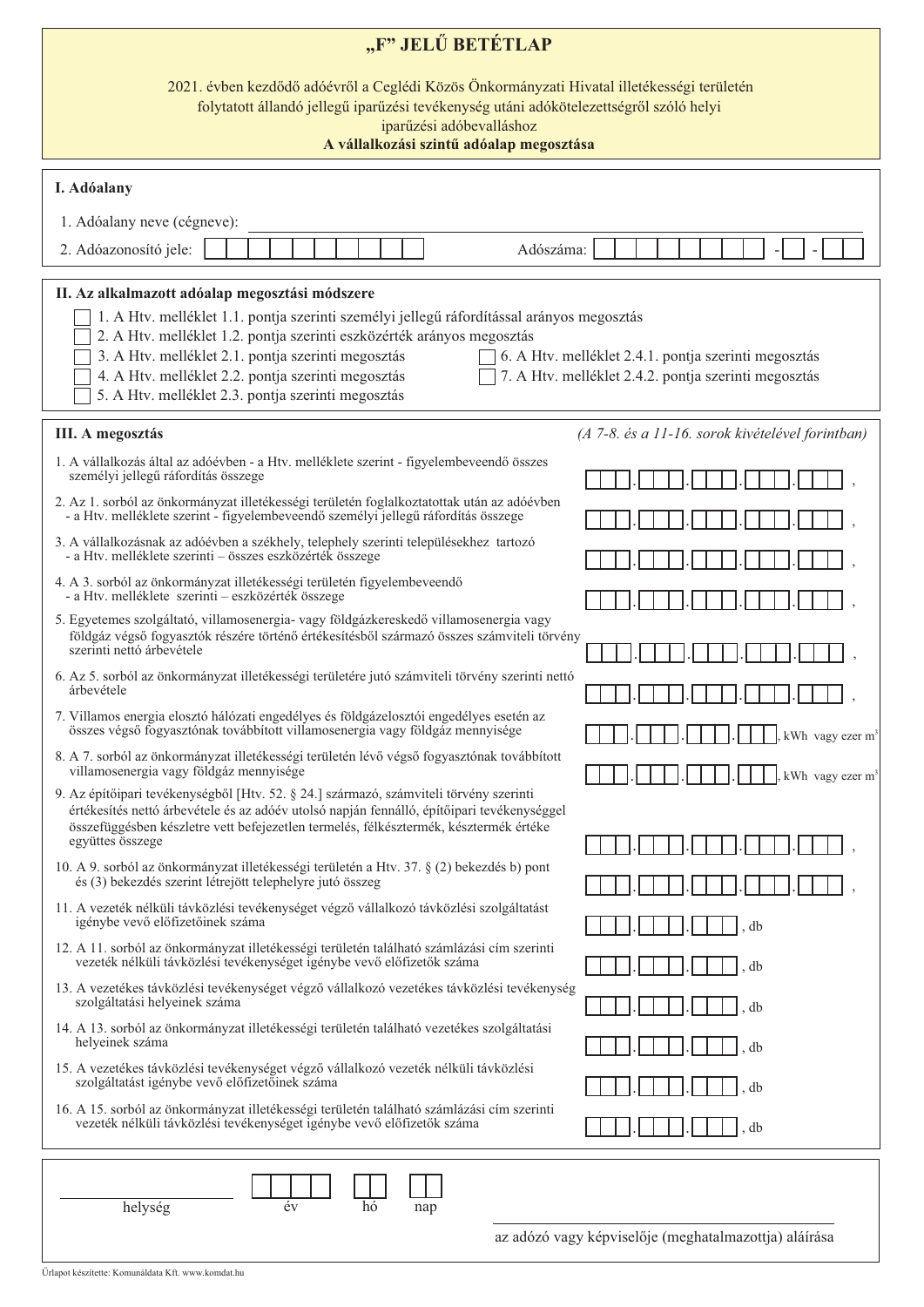## "G" JELŰ BETÉTLAP

2021. évben kezdődő adóévről a Ceglédi Közös Önkormányzati Hivatal illetékességi területén

folytatott állandó jellegű iparűzési tevékenység utáni adókötelezettségről szóló helyi iparűzési adóbevalláshoz

Nyilatkozat a túlfizetésről

| I. Adóalany                           |                                                                                                                                         |                                                                                                                                         |                                                                                                   |  |  |  |                                                |  |  |  |  |  |                 |  |  |                                                               |
|---------------------------------------|-----------------------------------------------------------------------------------------------------------------------------------------|-----------------------------------------------------------------------------------------------------------------------------------------|---------------------------------------------------------------------------------------------------|--|--|--|------------------------------------------------|--|--|--|--|--|-----------------|--|--|---------------------------------------------------------------|
|                                       | 1. Adóalany neve (cégneve):                                                                                                             |                                                                                                                                         |                                                                                                   |  |  |  |                                                |  |  |  |  |  |                 |  |  |                                                               |
| 2. Adóazonosító jele:<br>3. Adószáma: |                                                                                                                                         |                                                                                                                                         |                                                                                                   |  |  |  |                                                |  |  |  |  |  |                 |  |  |                                                               |
|                                       |                                                                                                                                         |                                                                                                                                         |                                                                                                   |  |  |  |                                                |  |  |  |  |  |                 |  |  |                                                               |
|                                       | 4. A túlfizetés visszautalására szolgáló pénzforgalmi számlaszám:                                                                       |                                                                                                                                         |                                                                                                   |  |  |  |                                                |  |  |  |  |  |                 |  |  |                                                               |
|                                       | II. Nyilatkozat                                                                                                                         |                                                                                                                                         |                                                                                                   |  |  |  |                                                |  |  |  |  |  |                 |  |  |                                                               |
|                                       | 1. Nyilatkozom, hogy más adóhatóságnál nincs fennálló adótartozásom.                                                                    |                                                                                                                                         | $\Box$ 2. Nyilatkozom, hogy nincs az önkormányzati adóhatóság által nyilvántartott köztartozásom. |  |  |  |                                                |  |  |  |  |  |                 |  |  |                                                               |
|                                       | 3. A túlfizetés összegét később esedékes iparűzési adó fizetési kötelezettségre kívánom felhasználni.                                   |                                                                                                                                         |                                                                                                   |  |  |  |                                                |  |  |  |  |  |                 |  |  |                                                               |
|                                       |                                                                                                                                         |                                                                                                                                         |                                                                                                   |  |  |  |                                                |  |  |  |  |  |                 |  |  |                                                               |
|                                       | 4. A túlfizetés összegéből                                                                                                              | forintot kérek visszatéríteni, a fennmaradó összeget később esedékes helyi iparűzési adó fizetési kötelezettségre kívánom felhasználni. |                                                                                                   |  |  |  |                                                |  |  |  |  |  |                 |  |  |                                                               |
|                                       | 5. A túlfizetés összegéből                                                                                                              | forintot kérek visszatéríteni,                                                                                                          |                                                                                                   |  |  |  |                                                |  |  |  |  |  |                 |  |  | forintot kérek más adónemben/hatóságnál nyilvántartott lejárt |
|                                       | esedékességű köztartozásra átvezetni,a fennmaradó összeget később esedékes iparűzési adó fizetési kötelezettségre kívánom felhasználni. |                                                                                                                                         |                                                                                                   |  |  |  |                                                |  |  |  |  |  |                 |  |  |                                                               |
|                                       | 6. A túlfizetés összegéből                                                                                                              | forintot kérek más adónemben/hatóságnál nyilvántartott lejárt esedékességű köztartozásra átvezetni, a fennmaradó összeget               |                                                                                                   |  |  |  |                                                |  |  |  |  |  |                 |  |  |                                                               |
|                                       | később esedékes iparűzési adó fizetési kötelezettségre kívánom felhasználni.                                                            |                                                                                                                                         |                                                                                                   |  |  |  |                                                |  |  |  |  |  |                 |  |  |                                                               |
|                                       | 7. A túlfizetés teljes összegének visszatérítését kérem.                                                                                |                                                                                                                                         |                                                                                                   |  |  |  |                                                |  |  |  |  |  |                 |  |  |                                                               |
|                                       | III. Más adónemben, hatóságnál nyilvántartott lejárt esedékességű köztartozására átvezetendő összegek                                   |                                                                                                                                         |                                                                                                   |  |  |  |                                                |  |  |  |  |  |                 |  |  |                                                               |
|                                       |                                                                                                                                         |                                                                                                                                         |                                                                                                   |  |  |  |                                                |  |  |  |  |  |                 |  |  | Intézmény által                                               |
| Sorszám                               | Köztartozást nyilvántartó<br>intézmény megnevezése                                                                                      | Köztartozás fajtája                                                                                                                     | Összeg                                                                                            |  |  |  | Köztartozáshoz tartozó pénzintézeti számlaszám |  |  |  |  |  |                 |  |  | alkalmazott                                                   |
|                                       |                                                                                                                                         |                                                                                                                                         | (Ft)                                                                                              |  |  |  |                                                |  |  |  |  |  |                 |  |  | ügyfél azonosító szám                                         |
|                                       |                                                                                                                                         |                                                                                                                                         |                                                                                                   |  |  |  |                                                |  |  |  |  |  |                 |  |  |                                                               |
| 2.                                    |                                                                                                                                         |                                                                                                                                         |                                                                                                   |  |  |  |                                                |  |  |  |  |  |                 |  |  |                                                               |
| 3.<br>4.                              |                                                                                                                                         |                                                                                                                                         |                                                                                                   |  |  |  |                                                |  |  |  |  |  |                 |  |  |                                                               |
| 5.                                    |                                                                                                                                         |                                                                                                                                         |                                                                                                   |  |  |  |                                                |  |  |  |  |  |                 |  |  |                                                               |
|                                       |                                                                                                                                         |                                                                                                                                         |                                                                                                   |  |  |  |                                                |  |  |  |  |  |                 |  |  |                                                               |
|                                       | IV. A más közteherben fennálló jövőbeni fizetési kötelezettség                                                                          |                                                                                                                                         |                                                                                                   |  |  |  |                                                |  |  |  |  |  |                 |  |  |                                                               |
| Sorszám                               |                                                                                                                                         | Közteher megnevezése                                                                                                                    |                                                                                                   |  |  |  |                                                |  |  |  |  |  | Összeg (forint) |  |  |                                                               |
| 2.                                    |                                                                                                                                         |                                                                                                                                         |                                                                                                   |  |  |  |                                                |  |  |  |  |  |                 |  |  |                                                               |
| 3.                                    |                                                                                                                                         |                                                                                                                                         |                                                                                                   |  |  |  |                                                |  |  |  |  |  |                 |  |  |                                                               |
| 4.                                    |                                                                                                                                         |                                                                                                                                         |                                                                                                   |  |  |  |                                                |  |  |  |  |  |                 |  |  |                                                               |
|                                       |                                                                                                                                         |                                                                                                                                         |                                                                                                   |  |  |  |                                                |  |  |  |  |  |                 |  |  |                                                               |

 $\overline{ev}$ 

helység

 $\overline{h\acute{o}}$ 

nap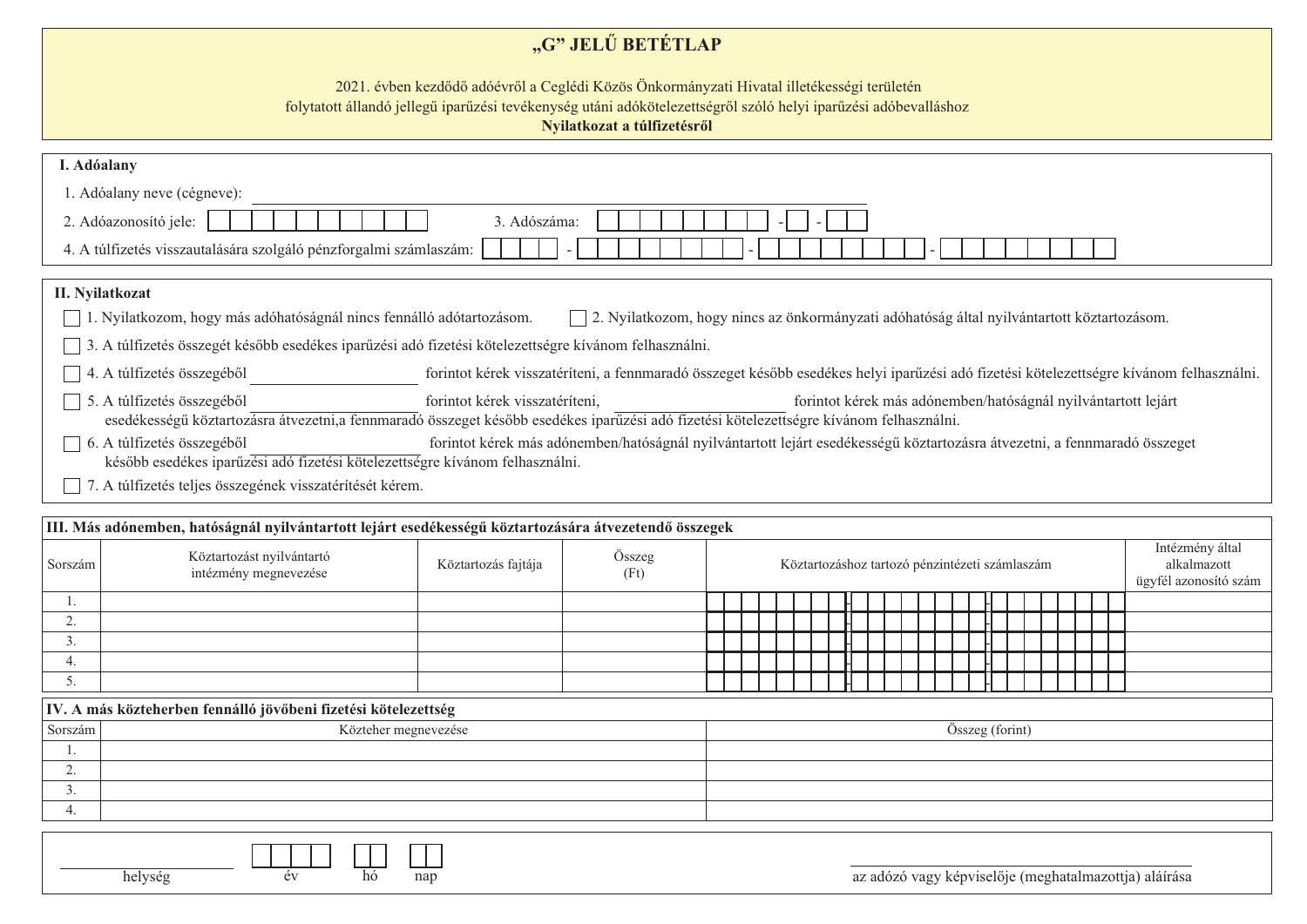| "H" JELŰ BETÉTLAP<br>2021. évben kezdődő adóévről a Ceglédi Közös Önkormányzati Hivatal illetékességi területén<br>folytatott állandó jellegű iparűzési tevékenység utáni adókötelezettségről szóló helyi<br>iparűzési adóbevalláshoz<br>Önellenőrzési pótlék bevallása |                              |                                   |                                                       |  |  |  |  |  |  |  |  |
|-------------------------------------------------------------------------------------------------------------------------------------------------------------------------------------------------------------------------------------------------------------------------|------------------------------|-----------------------------------|-------------------------------------------------------|--|--|--|--|--|--|--|--|
| I. Adóalany<br>1. Adóalany neve (cégneve):                                                                                                                                                                                                                              |                              |                                   |                                                       |  |  |  |  |  |  |  |  |
| 2. Adóazonosító jele:                                                                                                                                                                                                                                                   | Adószáma:                    |                                   |                                                       |  |  |  |  |  |  |  |  |
| II. Önellenőrzés                                                                                                                                                                                                                                                        |                              |                                   |                                                       |  |  |  |  |  |  |  |  |
| 1. Adóalap változása (+,-)                                                                                                                                                                                                                                              | 2. Adóösszeg változása (+,-) | 3. Az önellenőrzési pótlék alapja | 4.Az önellenőrzési pótlék<br>összege                  |  |  |  |  |  |  |  |  |
|                                                                                                                                                                                                                                                                         |                              |                                   |                                                       |  |  |  |  |  |  |  |  |
| helység                                                                                                                                                                                                                                                                 | év<br>hó<br>nap              |                                   | az adózó vagy képviselője (meghatalmazottja) aláírása |  |  |  |  |  |  |  |  |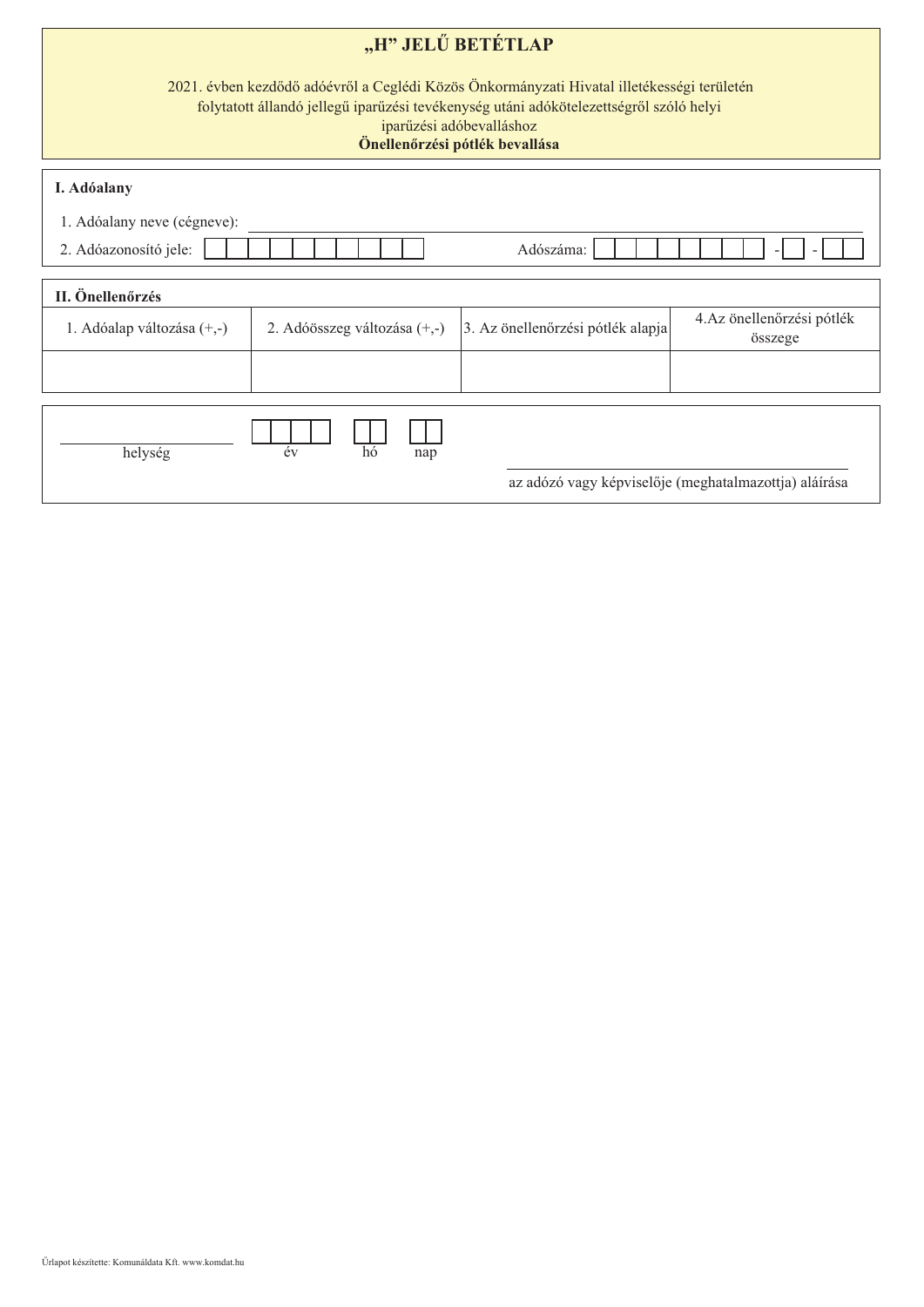| "I" JELŰ BETÉTLAP                                                                                                                                                                                                                                                                   |             |  |  |  |  |  |  |
|-------------------------------------------------------------------------------------------------------------------------------------------------------------------------------------------------------------------------------------------------------------------------------------|-------------|--|--|--|--|--|--|
| 2021. évben kezdődő adóévről a Ceglédi Közös Önkormányzati Hivatal illetékességi területén<br>folytatott állandó jellegű iparűzési tevékenység utáni adókötelezettségről szóló helyi<br>iparűzési adóbevalláshoz<br>éves beszámolóját az IFRS-ek alapján készítő vállalkozó részére |             |  |  |  |  |  |  |
| I. Adóalany                                                                                                                                                                                                                                                                         |             |  |  |  |  |  |  |
| 1. Adóalany neve (cégneve):                                                                                                                                                                                                                                                         |             |  |  |  |  |  |  |
| Adószáma:                                                                                                                                                                                                                                                                           |             |  |  |  |  |  |  |
| 2. Adóazonosító jele:                                                                                                                                                                                                                                                               |             |  |  |  |  |  |  |
| II. Nettó árbevétel                                                                                                                                                                                                                                                                 | (forintban) |  |  |  |  |  |  |
| II/1. A Htv. 40/C. § szerinti nettó árbevétel                                                                                                                                                                                                                                       |             |  |  |  |  |  |  |
| 1. Nettó árbevétel [2+3+4+5+6+7+8+9+10+11+12+13+14+15+16+17-18-19-<br>20-21-22-23+24-25]                                                                                                                                                                                            |             |  |  |  |  |  |  |
| 2. Bevétel IFRS 15 szerint                                                                                                                                                                                                                                                          |             |  |  |  |  |  |  |
| 3. Más standardok által az IFRS 15 szerinti árbevételként elszámolni rendelt tételek                                                                                                                                                                                                |             |  |  |  |  |  |  |
| 4. Megszűnő tevékenységből eredő árbevétel                                                                                                                                                                                                                                          |             |  |  |  |  |  |  |
| 5. Bevételt nem eredményező csere keretében elcserélt áru, szolgáltatás értéke                                                                                                                                                                                                      |             |  |  |  |  |  |  |
| 6. Sztv. szerint – nem számlázott – utólag adott (fizetendő) szerződés szerinti engedmény                                                                                                                                                                                           |             |  |  |  |  |  |  |
| 7. Az IFRS 15 standard 60-65. bekezdés alapján elszámolt kamat                                                                                                                                                                                                                      |             |  |  |  |  |  |  |
| 8. Az IFRS 15 standard 51. bekezdés alapján a bevételt csökkentő kötbér                                                                                                                                                                                                             |             |  |  |  |  |  |  |
| 9. A Htv. 52. § 40. pont szerinti közvetített szolgáltatásnak megfelelő ügylet<br>keretében közvetített szolgáltatás bekerülési értéke                                                                                                                                              |             |  |  |  |  |  |  |
| 10. Saját név alatt történt bizományosi áru-értékesítés számviteli törvény szerinti                                                                                                                                                                                                 |             |  |  |  |  |  |  |
| bekerülési értéke                                                                                                                                                                                                                                                                   |             |  |  |  |  |  |  |
| 11. Bevételt keletkeztető ügyletekhez kapcsolódó fedezeti ügylet bevételcsökkentő                                                                                                                                                                                                   |             |  |  |  |  |  |  |
| hatása                                                                                                                                                                                                                                                                              |             |  |  |  |  |  |  |
| 12. Pénzügyi lízing esetén a lízingbe adónál a lízing-futamidő kezdetekor<br>megjelenített követelés kezdeti közvetlen költségeket nem tartalmazó ellenértéke                                                                                                                       |             |  |  |  |  |  |  |
| 13. Nem a szokásos tevékenység keretében eladott termék, nyújtott szolgáltatás                                                                                                                                                                                                      |             |  |  |  |  |  |  |
| árbevétele                                                                                                                                                                                                                                                                          |             |  |  |  |  |  |  |
| 14. Operatív lízingből származó árbevétel                                                                                                                                                                                                                                           |             |  |  |  |  |  |  |
| 15. Az IFRS 15 Vevői standard 70-71. bekezdése alapján az ügyleti ár                                                                                                                                                                                                                |             |  |  |  |  |  |  |
| csökkenéseként elszámolt, vevőnek fizetendő ellenérték:<br>16. IFRS 4. Biztosítási szerződések c. standard szerint biztosítóként a biztosítási                                                                                                                                      |             |  |  |  |  |  |  |
| szerződésből kapott bevétel                                                                                                                                                                                                                                                         |             |  |  |  |  |  |  |
| 17. A Htv. 40/C. § (2) bekezdés m) pontja szerinti korrekció                                                                                                                                                                                                                        |             |  |  |  |  |  |  |
| 18. Jogdíjbevétel                                                                                                                                                                                                                                                                   |             |  |  |  |  |  |  |
| 19. Felszolgálási díj árbevétele                                                                                                                                                                                                                                                    |             |  |  |  |  |  |  |
| 20. Az adóhatósággal elszámolt jövedéki adó, regisztrációs adó, az alkoholos italt                                                                                                                                                                                                  |             |  |  |  |  |  |  |
| terhelő népegészségügyi termékadó összege                                                                                                                                                                                                                                           |             |  |  |  |  |  |  |
| A 20. sorból:<br>20.1. jövedéki adó                                                                                                                                                                                                                                                 |             |  |  |  |  |  |  |
| 20.2. regisztrációs adó                                                                                                                                                                                                                                                             |             |  |  |  |  |  |  |
| 20.3. az alkoholos italt terhelő népegészségügyi termékadó                                                                                                                                                                                                                          |             |  |  |  |  |  |  |
| 21. Bevételt keletkeztető ügyletekhez kapcsolódó fedezeti ügylet bevételnövelő                                                                                                                                                                                                      |             |  |  |  |  |  |  |
| hatása                                                                                                                                                                                                                                                                              |             |  |  |  |  |  |  |
| 22. Az IFRS 15 Vevői standard 60-65. bekezdése alapján elszámolt kamatráfordítás                                                                                                                                                                                                    |             |  |  |  |  |  |  |
| összege<br>23. Az adóévet megelőző bármely adóévben figyelembe vett, a Htv. 2016. december                                                                                                                                                                                          |             |  |  |  |  |  |  |
| 31-ig hatályos (2) bekezdés k) vagy a 2017. január 1-től hatályos (2) bekezdés m)                                                                                                                                                                                                   |             |  |  |  |  |  |  |
| pont szerinti bevételnövelő tétel összege:                                                                                                                                                                                                                                          |             |  |  |  |  |  |  |
| 24. Az IFRS 11 szerinti közös megállapodás alapján végzett tevékenység nettó                                                                                                                                                                                                        |             |  |  |  |  |  |  |
| árbevétele $(+,-)^*$                                                                                                                                                                                                                                                                |             |  |  |  |  |  |  |
| 25. Főtevékenységként sporttevékenységet végző, a Sport tv. szerinti sportvállalko-<br>zás nettó árbevételt csökkentő tétele:                                                                                                                                                       |             |  |  |  |  |  |  |
| *Negatív érték esetén az előjelet a számadat előtt kell feltüntetni!                                                                                                                                                                                                                |             |  |  |  |  |  |  |

Űrlapot készítette: Komunáldata Kft. www.komdat.hu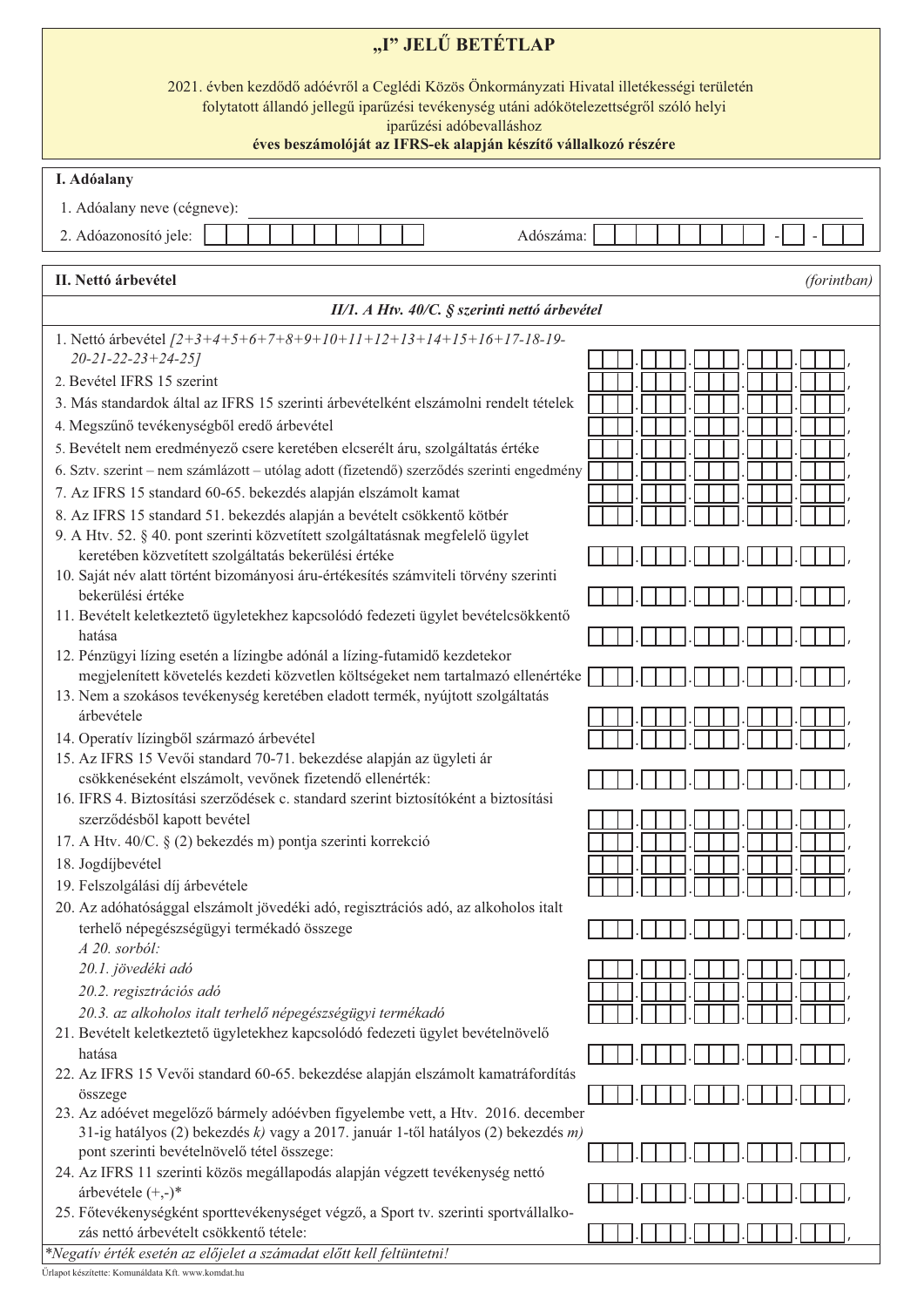| II/2. A Htv. 40/D. §-a szerinti nettó árbevétel                                                                                          |             |  |  |  |  |
|------------------------------------------------------------------------------------------------------------------------------------------|-------------|--|--|--|--|
| 1. Nettó árbevétel [2+3+4+5+6+7+8-9-10-11+12+13]                                                                                         |             |  |  |  |  |
| 2. Kapott kamatként elszámolt bevétel                                                                                                    |             |  |  |  |  |
| 3. A kamatbevétel csökkentéseként az üzleti évben elszámolt fizetett, fizetendő díjak,                                                   |             |  |  |  |  |
| jutalékok összegével                                                                                                                     |             |  |  |  |  |
| 4. A nyújtott szolgáltatások után az IFRS 15 szerint elszámolt bevétel (kapott, járó                                                     |             |  |  |  |  |
| díjak, jutalék összege)                                                                                                                  |             |  |  |  |  |
| 5. Az IAS 32 szerinti pénzügyi instrumentum értékesítésével elért nyereség,                                                              |             |  |  |  |  |
| nyereségjellegű különbözet összege                                                                                                       |             |  |  |  |  |
| 6. Pénzügyi lízing esetén a lízingbe adónál a lízing-futamidő kezdetekor                                                                 |             |  |  |  |  |
| megjelenített követelés kezdeti közvetlen költségeket nem tartalmazó ellenértéke                                                         |             |  |  |  |  |
| 7. Operatív lízingből származó árbevétel                                                                                                 |             |  |  |  |  |
| 8. A nem a szokásos tevékenység keretében keletkezett áruértékesítésből,                                                                 |             |  |  |  |  |
| szolgáltatásnyújtásból származó bevétel                                                                                                  |             |  |  |  |  |
| 9. Az adóalany által ráfordításként elszámolt (fizetett, járó) kamat                                                                     |             |  |  |  |  |
| 10. Pénzügyi lízingbe adott, kereskedelmi árunak nem minősülő eszköz könyv                                                               |             |  |  |  |  |
| szerinti értéke                                                                                                                          |             |  |  |  |  |
| 11. A saját követelés értékesítéséből keletkezett, az üzleti évben elszámolt                                                             |             |  |  |  |  |
| nyereség összege<br>12. Az IFRS 11 szerinti közös megállapodás alapján végzett tevékenység nettó                                         |             |  |  |  |  |
|                                                                                                                                          |             |  |  |  |  |
| árbevétele $(+,-)^*$<br>13. Megszűnt tevékenységből származó árbevétel                                                                   |             |  |  |  |  |
|                                                                                                                                          |             |  |  |  |  |
| II/3. A Htv. 40/E. §-a szerinti nettó árbevétel                                                                                          |             |  |  |  |  |
| 1. Nettó árbevétel [2+3+4+5+6+7+8+9-10-11-12-13+14+15]                                                                                   |             |  |  |  |  |
| 2. Kapott kamatként elszámolt<br>3. A kamatbevétel csökkentéseként az üzleti évben elszámolt fizetett, fizetendő díjak,                  |             |  |  |  |  |
| jutalékok összege                                                                                                                        |             |  |  |  |  |
| 4. A nyújtott szolgáltatások után az IFRS 15 szerint elszámolt bevétel (kapott, járó                                                     |             |  |  |  |  |
| díjak, jutalékok összege)                                                                                                                |             |  |  |  |  |
| 5. Az IAS 32 szerinti pénzügyi instrumentum értékesítésével elért nyereség,<br>nyereségjellegű különbözet összege                        |             |  |  |  |  |
| 6. Pénzügyi lízing esetén a lízingbe adónál a lízing-futamidő kezdetekor                                                                 |             |  |  |  |  |
| megjelenített követelés kezdeti közvetlen költségeket nem tartalmazó ellenértéke                                                         |             |  |  |  |  |
| 7. Operatív lízingből származó árbevétel                                                                                                 |             |  |  |  |  |
| 8. A nem a szokásos tevékenység keretében keletkezett áruértékesítésből,                                                                 |             |  |  |  |  |
| szolgáltatásnyújtásból származó bevétel                                                                                                  |             |  |  |  |  |
| 9. Díjbevétel                                                                                                                            |             |  |  |  |  |
| 10. A saját követelés értékesítéséből keletkezett, az üzleti évben elszámolt                                                             |             |  |  |  |  |
| nyereség összege                                                                                                                         |             |  |  |  |  |
| 11. Az adóalany által ráfordításként elszámolt kamat                                                                                     |             |  |  |  |  |
| 12. Pénzügyi lízingbe adott, kereskedelmi árunak nem minősülő eszköz könyv                                                               |             |  |  |  |  |
| szerinti értéke                                                                                                                          |             |  |  |  |  |
| 13. A biztosítási szerződés szerinti szolgáltatások teljesítése során elszámolt<br>ráfordítás                                            |             |  |  |  |  |
| 14. Az IFRS 11 szerinti közös megállapodás alapján végzett tevékenység nettó                                                             |             |  |  |  |  |
| árbevétele $(+,-)^*$                                                                                                                     |             |  |  |  |  |
| 15. Megszűnt tevékenységből származó árbevétel                                                                                           |             |  |  |  |  |
| *Negatív érték esetén az előjelet a számadat előtt kell feltüntetni!                                                                     |             |  |  |  |  |
|                                                                                                                                          |             |  |  |  |  |
| III. Eladott áruk beszerzési értéke                                                                                                      | (forintban) |  |  |  |  |
| 1. Eladott áruk beszerzési értéke $[2+3+4+5+6+7-8+9+10]$                                                                                 |             |  |  |  |  |
| 2. Kereskedelmi áruk értékesítéskor nyilvántartott könyv szerinti értéke                                                                 |             |  |  |  |  |
| 3. A kereskedelmi áru beszerzési költségének meghatározása során figyelembe vett,                                                        |             |  |  |  |  |
| a számvitelről szóló törvény szerinti – nem számlázott – utólag kapott (járó)                                                            |             |  |  |  |  |
| engedmény szerződés szerinti összege                                                                                                     |             |  |  |  |  |
| 4. A Htv. 40/C. § (2) bekezdés a) pontjában említett csere esetén a cserébe kapott                                                       |             |  |  |  |  |
| készlet csereszerződés szerinti értéke<br>5. Az IFRS 16 Lízingek című standard alapján pénzügyi lízingnek minősülő szerződés             |             |  |  |  |  |
| alapján a lízingbeadónál kereskedelmi áruként nyilvántartásba nem vett eszköz IAS 2                                                      |             |  |  |  |  |
| Készletek című standard alapján megállapított, a pénzügyi lízingbe adáskor meglévő                                                       |             |  |  |  |  |
| könyv szerinti értékével, ide nem értve azt az összeget, mellyel a vállalkozó a 40/D. §                                                  |             |  |  |  |  |
| (3) bekezdés b) pontja szerint a bevételt csökkentette<br>6. A Htv. 40/C. § (2) bekezdés e) pontja alapján az értékesített termék (ingó, |             |  |  |  |  |
| ingatlan) számvitelről szóló törvény szerint megállapítandó bekerülési értéke                                                            |             |  |  |  |  |
| 7. Nem a szokásos tevékenység keretében értékesített kereskedelmi áru, telek                                                             |             |  |  |  |  |
| vagy más ingatlan értékesítéskori könyv szerinti értéke                                                                                  |             |  |  |  |  |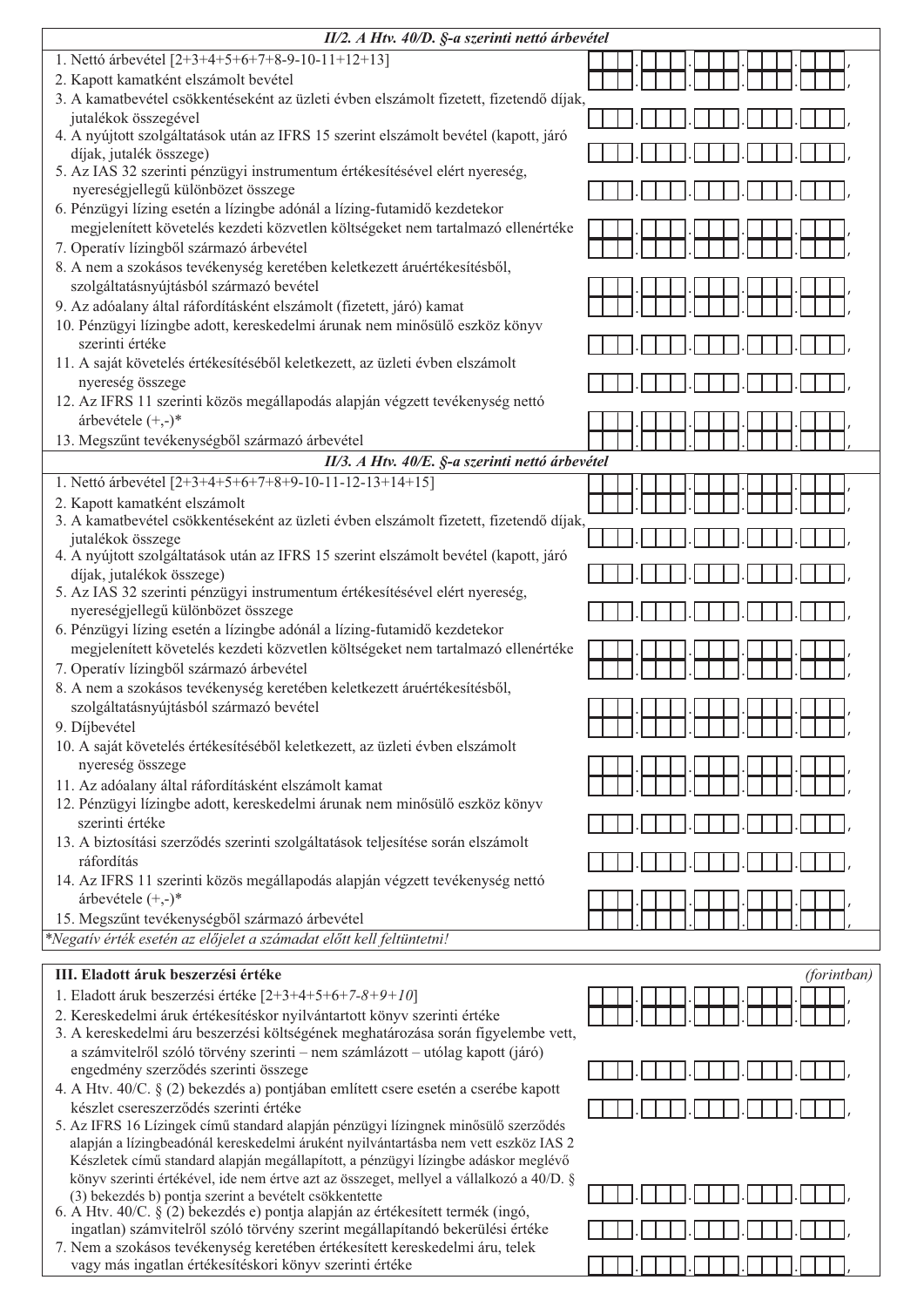| 8. Az adóévet megelőző adóév(ek)ben a Htv. 40/F. § (2) bekezdés d) pontja szerint a                                                                                  |             |
|----------------------------------------------------------------------------------------------------------------------------------------------------------------------|-------------|
| könyv szerinti érték növeléseként már figyelembe vett összeg, ha az IFRS-ek                                                                                          |             |
| alkalmazásából az következik, hogy az az adóévben az (1) és (2) bekezdés szerint                                                                                     |             |
| a könyv szerinti érték összegét növeli<br>9. Az IFRS 11 szerinti közös megállapodás alapján végzett tevékenység nettó elábé (+,-)*                                   |             |
| 10. Megszűnt tevékenységből származó elábé                                                                                                                           |             |
| *Negatív érték esetén az előjelet a számadat előtt kell feltüntetni!                                                                                                 |             |
|                                                                                                                                                                      |             |
| IV. Anyagköltség                                                                                                                                                     | (forintban) |
| 1. Anyagköltség $[2+3-4+5+6]$                                                                                                                                        |             |
| 2. Az anyag üzleti évben ráfordításként elszámolt felhasználáskori könyv szerinti értéke                                                                             |             |
| 3. Az anyag könyv szerinti értékének megállapítása során az IAS 2 Készletek című                                                                                     |             |
| standard 11. bekezdése alapján figyelembe vett, a számvitelről szóló törvény                                                                                         |             |
| szerinti utólag kapott (járó) – nem számlázott – szerződés szerinti engedménynek                                                                                     |             |
| minősülő kereskedelmi engedmények, rabattok és hasonló tételek összege                                                                                               |             |
| 4. Annak az anyagnak a ráfordításként elszámolt könyv szerinti értéke, amelyet az                                                                                    |             |
| IAS 2 Készletek című standard 35. bekezdésében említettek szerint saját                                                                                              |             |
| előállítású ingatlanok, gépek, berendezések alkotórészeként használtak fel és<br>amelynek könyv szerinti értékét a saját előállítású ingatlanok, gépek, berendezések |             |
| bekerülési értékében figyelembe vették                                                                                                                               |             |
| 5. Az IFRS 11 szerinti közös megállapodás alapján végzett tevékenység                                                                                                |             |
| anyagköltsége (+,-)*                                                                                                                                                 |             |
| 6. Megszűnt tevékenységhez kapcsolódó anyagköltség                                                                                                                   |             |
| *Negatív érték esetén az előjelet a számadat előtt kell feltüntetni!                                                                                                 |             |
|                                                                                                                                                                      |             |
| V. Közvetített szolgáltatások értéke                                                                                                                                 | (forintban) |
| 1. Közvetített szolgáltatások értéke $[2+3+4+5]$                                                                                                                     |             |
| 2. Az IFRS-ek szerint nem ügynökként közvetített szolgáltatások értéke                                                                                               |             |
| 3. A Htv. 40/C.§ (2) bekezdésének e) pontja alapján bevételnövelő tételként figyelembe                                                                               |             |
| vett szolgáltatásnyújtás esetén a közvetített szolgáltatás könyv szerinti értéke                                                                                     |             |
|                                                                                                                                                                      |             |
| 4. Az IFRS 11 szerinti közös megállapodás alapján végzett tevékenység keretében                                                                                      |             |
| közvetített szolgáltatások értéke $(+,-)^*$                                                                                                                          |             |
| 5. Megszűnt tevékenység során közvetített szolgáltatás értéke                                                                                                        |             |
| *Negatív érték esetén az előjelet a számadat előtt kell feltüntetni!                                                                                                 |             |
| VI. Alvállalkozói teljesítés értéke                                                                                                                                  | (forintban) |
| 1. Alvállalkozói teljesítés értéke (2+3)                                                                                                                             |             |
| 2. Folytatódó tevékenység során alvállalkozói teljesítés értéke                                                                                                      |             |
| 3. Megszűnt tevékenység során alvállalkozói teljesítés értéke                                                                                                        |             |
|                                                                                                                                                                      |             |
| VII. Áttérési különbözet az IFRS-ek első alkalmazásakor                                                                                                              | (forintban) |
|                                                                                                                                                                      |             |
| 1. Az áttérési különbözet összege $[2-3]$ (+,-)*<br>2. A Htv. 40/J. § (1) bekezdés a) pont szerinti áttérési különbözet                                              |             |
| 2.1. A Htv. 40/J. § (1) bekezdés a) pont aa) alpont szerinti áttérési különbözet                                                                                     |             |
| 2.2. A Htv. 40/J. § (1) bekezdés a) pont ab) alpont szerinti áttérési különbözet                                                                                     |             |
| 3. A Htv. 40/J. § (1) bekezdés b) pont szerinti különbözet                                                                                                           |             |
| 3.1. A Htv. 40/J.§ (1) bekezdés b) pont ba) alpont szerinti különbözet                                                                                               |             |
| 3.2. A Htv. 40/J. § (1) bekezdés b) pont bb) alpont szerinti különbözet                                                                                              |             |
| *Negatív érték esetén az előjelet a számadat előtt kell feltüntetni!                                                                                                 |             |
|                                                                                                                                                                      | (forintban) |
| VIII. Áttérési különbözet az IFRS-ek számviteli politika változásakor                                                                                                |             |
| 1. Az áttérési különbözet összege [2-3] (+,-)*                                                                                                                       |             |
| 2. A Htv. 40/J. § (3) bekezdés a) pont szerinti áttérési különbözet                                                                                                  |             |
| 2.1. A Htv. 40/J. § (3) bekezdés a) pont aa) alpont szerinti áttérési különbözet                                                                                     |             |
| 2.2. A Htv. 40/J. § (3) bekezdés a) pont ab) alpont szerinti áttérési különbözet<br>3. A Htv. 40/J. § (3) bekezdés b) pont szerinti különbözet                       |             |
| 3.1. A Htv. 40/J.§ (3) bekezdés b) pont ba) alpont szerinti különbözet                                                                                               |             |
| 3.2. A Htv. $40/J.$ § (3) bekezdés b) pont bb) alpont szerinti különbözet                                                                                            |             |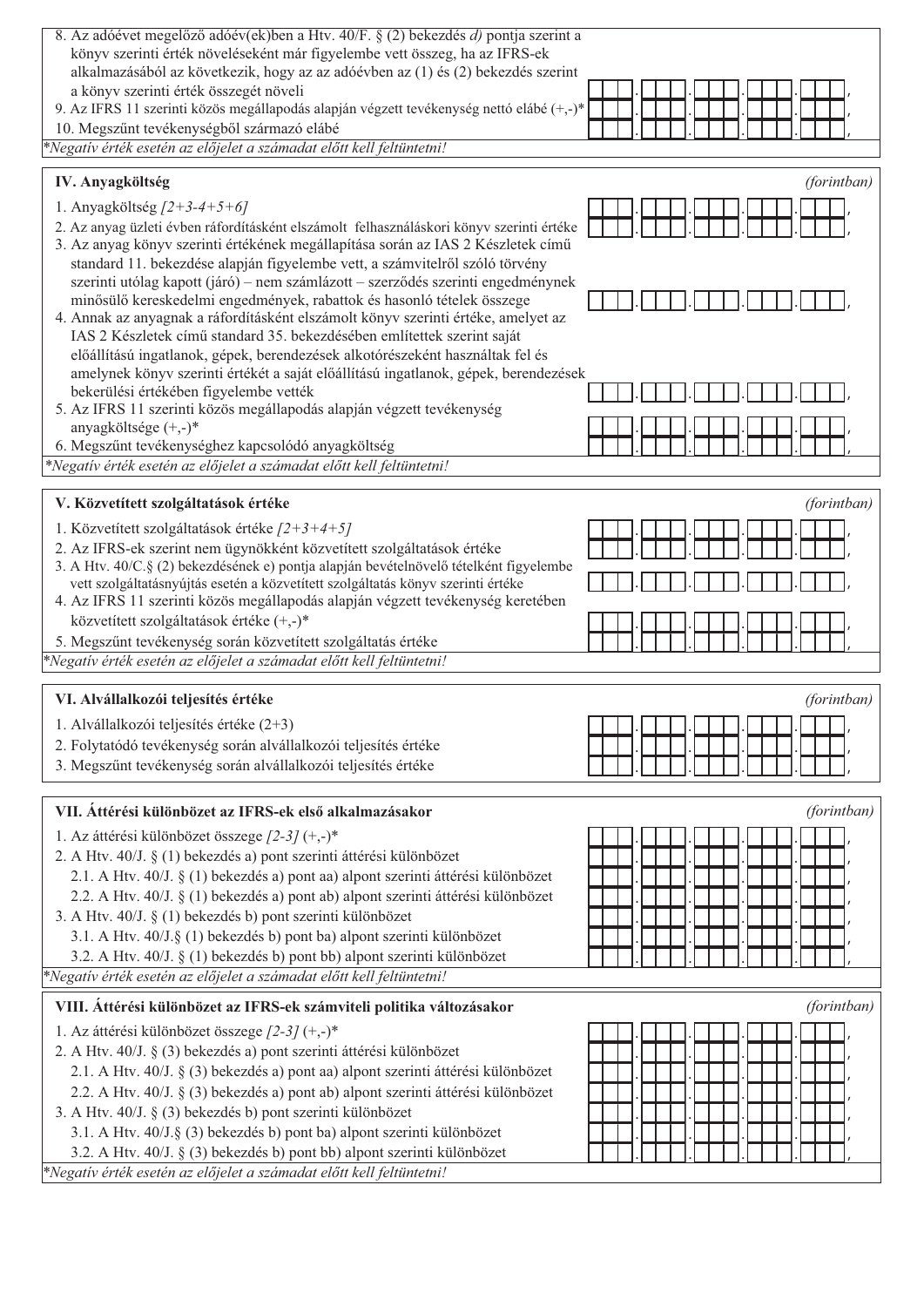## IX. Nyilatkozat

| Nyilatkozom, hogy a Htv. 52. § 22. pont i) alpontja szerinti (II./25. sor) nettó árbevétel csökkentés miatti adócsökkenést<br>választásom szerint                                                                                                                            |
|------------------------------------------------------------------------------------------------------------------------------------------------------------------------------------------------------------------------------------------------------------------------------|
| a csekély összegű támogatásokról szóló rendelettel vagy                                                                                                                                                                                                                      |
| a Szerződés 107. és 108. cikke alkalmazásában bizonyos támogatási kategóriáknak a belső piaccal összeegyeztethetővé<br>nyilvánításáról szóló, 2014. június 17-i 651/2014/EU bizottsági rendelet hatályos szabályaival, különösen 55. cikkével<br>összhangban veszem igénybe. |
| hó<br>év<br>helység<br>nap<br>az adózó vagy képviselője (meghatalmazottja) aláírása                                                                                                                                                                                          |